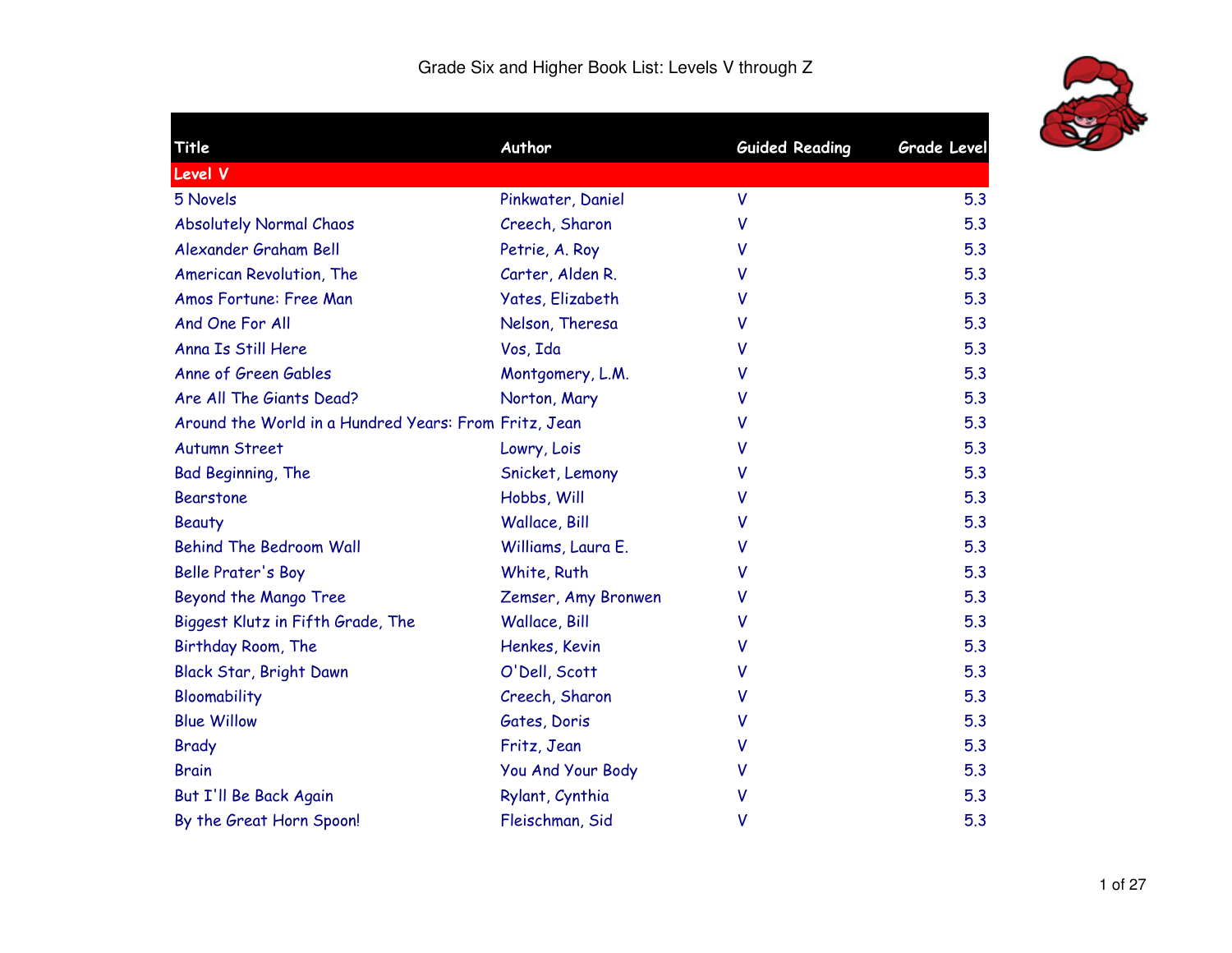

| Title                                 | Author                   | <b>Guided Reading</b> | <b>Grade Level</b> |
|---------------------------------------|--------------------------|-----------------------|--------------------|
| <b>Calico Bush</b>                    | Field, Rachel            | V                     | 5.3                |
| Canyons                               | Paulsen, Gary            | V                     | 5.3                |
| Cay, The                              | Taylor, Theodore         | v                     | 5.3                |
| CD and the Giant Cat                  | Odgers, Darrel and Sally | V                     | 5.3                |
| <b>Chasing Redbird</b>                | Creech, Sharon           | v                     | 5.3                |
| <b>Choosing Up Sides</b>              | Ritter, John H.          | v                     | 5.3                |
| Circle Unbroken, A                    | Hotze, Sollace           | v                     | 5.3                |
| City of Gold & Lead, The              | Christopher, John        | v                     | 5.3                |
| Clay Marble, The                      | Ho, Minfong              | v                     | 5.3                |
| Cold Shoulder Road                    | Aiken, Joan              | v                     | 5.3                |
| <b>Come Morning</b>                   | Guccione, Leslil Davis   | v                     | 5.3                |
| Come Sing, Jimmy Jo                   | Patterson, Katherine     | v                     | 5.3                |
| <b>Dark Stairs</b>                    | Byars, Betsy             | v                     | 5.3                |
| Daughter of the Mountains             | Rankin, Louise           | v                     | 5.3                |
| Death's Door                          | Byars, Betsy             | v                     | 5.3                |
| Dogsong                               | Paulsen, Gary            | V                     | 5.3                |
| Dragon Chronicles, The: Dragon's Milk | Fletcher, Susan          | v                     | 5.3                |
| Dragonsong                            | McCaffrey, Anne          | v                     | 5.3                |
| Drylongso                             | Hamilton, Virginia       | v                     | 5.3                |
| <b>Dustland</b>                       | Hamilton, Virginia       | v                     | 5.3                |
| Eyes of the Amaryllis, The            | <b>Babbitt, Natalie</b>  | v                     | 5.3                |
| Father Water, Mother Woods            | Paulsen, Gary            | v                     | 5.3                |
| <b>Favorite Greek Myths</b>           | Konigsburg, E. L.        | V                     | 5.3                |
| Fighting Ground, The                  | Avi                      | ٧                     | 5.3                |
| Final Freedom, The                    | Wallace, Bill            | v                     | 5.3                |
| Foster's War                          | Reeder, Carolyn          | V                     | 5.3                |
| Franklin Delano Roosevelt             | Freedman, Russell        | ٧                     | 5.3                |
|                                       |                          |                       |                    |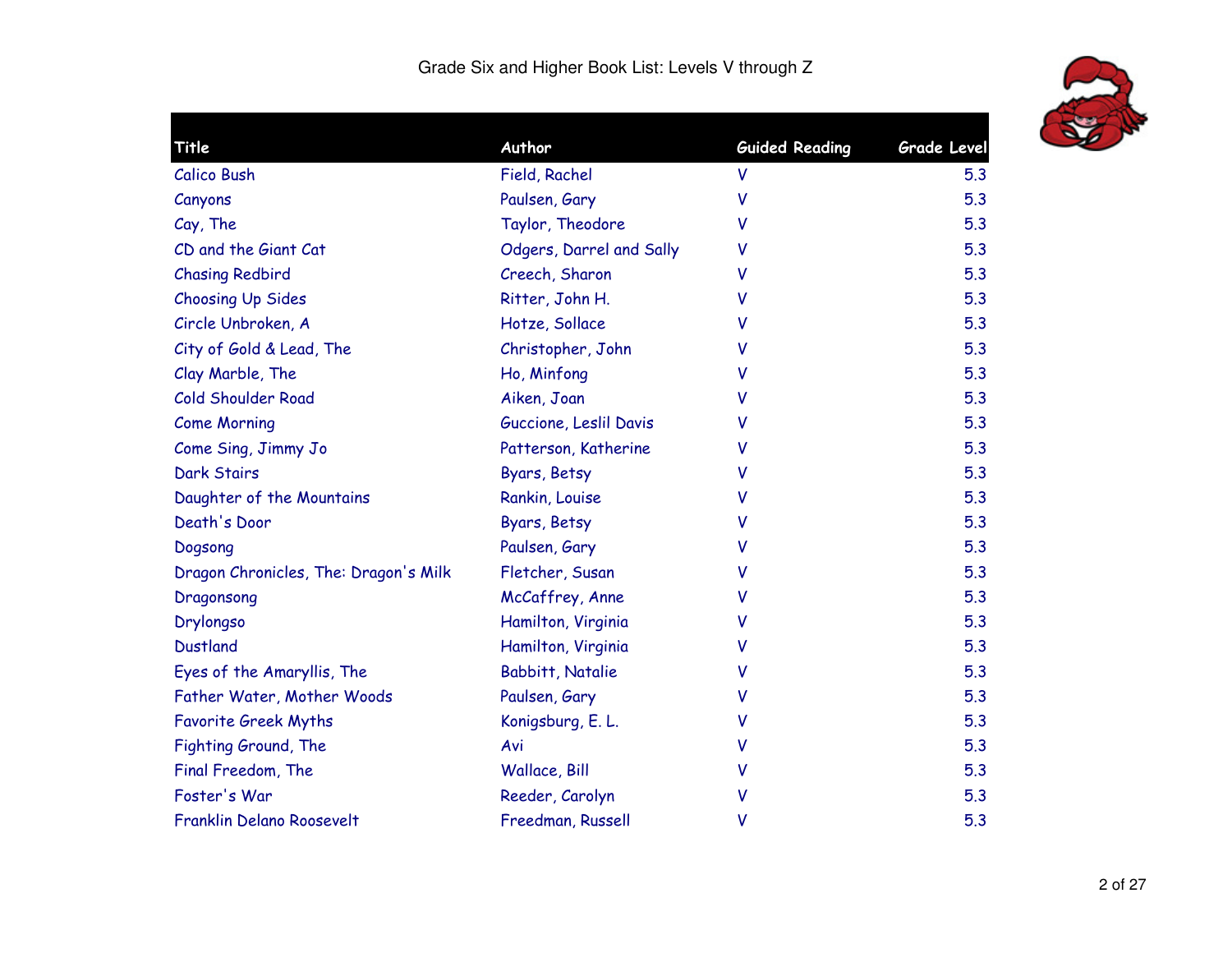

| Title                                    | Author                  | <b>Guided Reading</b> | <b>Grade Level</b> |
|------------------------------------------|-------------------------|-----------------------|--------------------|
| Gathering of Flowers, A                  | Thomas, Joyce Carol     | V                     | 5.3                |
| Gathering, The                           | Hamilton, Virginia      | v                     | 5.3                |
| Get on Board: The Story of. Underground  | Haskins, Jim            | v                     | 5.3                |
| Getting Lincoln's Goat                   | Goldman, E. M.          | v                     | 5.3                |
| Ghost Belonged to Me, The                | Peck, Richard           | v                     | 5.3                |
| Gib Rides Home                           | Snyder, Zilpha Keatley  | v                     | 5.3                |
| Gone-Away Lake                           | Enright, Elizabeth      | v                     | 5.3                |
| Good-Bye, Billy Radish                   | Skurzynski, Gloria      | v                     | 5.3                |
| Goodbye, Vietnam                         | Whelan, Gloria          | v                     | 5.3                |
| <b>Goody Hall</b>                        | <b>Babbitt, Natalie</b> | v                     | 5.3                |
| <b>Grab Hands and Run</b>                | Temple, Frances         | v                     | 5.3                |
| Green Book, The                          | Walsh, Jill Paton       | v                     | 5.3                |
| Habibi                                   | Nye, Naomi Shihab       | v                     | 5.3                |
| Harris and Me                            | Paulsen, Gary           | v                     | 5.3                |
| Harry Potter and the Chamber of Secrets  | Rowling, J.K.           | v                     | 5.3                |
| Harry Potter and the Goblet of Fire      | Rowling, J.K.           | v                     | 5.3                |
| Harry Potter and the Prisoner of Azkaban | Rowling, J. K.          | v                     | 5.3                |
| Harry Potter and the Sorcerer's Stone    | Rowling, J. K.          | v                     | 5.3                |
| Hobby, Find Your Fate                    | Yolen, Jane             | V                     | 5.3                |
| Holes                                    | Sachar, Louis           | v                     | 5.3                |
| House of Dies Drear                      | Hamilton, Virginia      | v                     | 5.3                |
| I Rode a Horse of Milk White Jade        | Wilson, Diane Lee       | v                     | 5.3                |
| If I Forget, You Remember                | Williams, Carol Lynch   | v                     | 5.3                |
| Incident at Hawk's Hill                  | Eckert, Allen W.        | v                     | 5.3                |
| <b>Incredible Journey The</b>            | Burnford, Sheila        | v                     | 5.3                |
| Island of the Blue Dolphins              | O'Dell, Scott           | v                     | 5.3                |
| Jingo Django                             | Fleischman, Sid         | v                     | 5.3                |
|                                          |                         |                       |                    |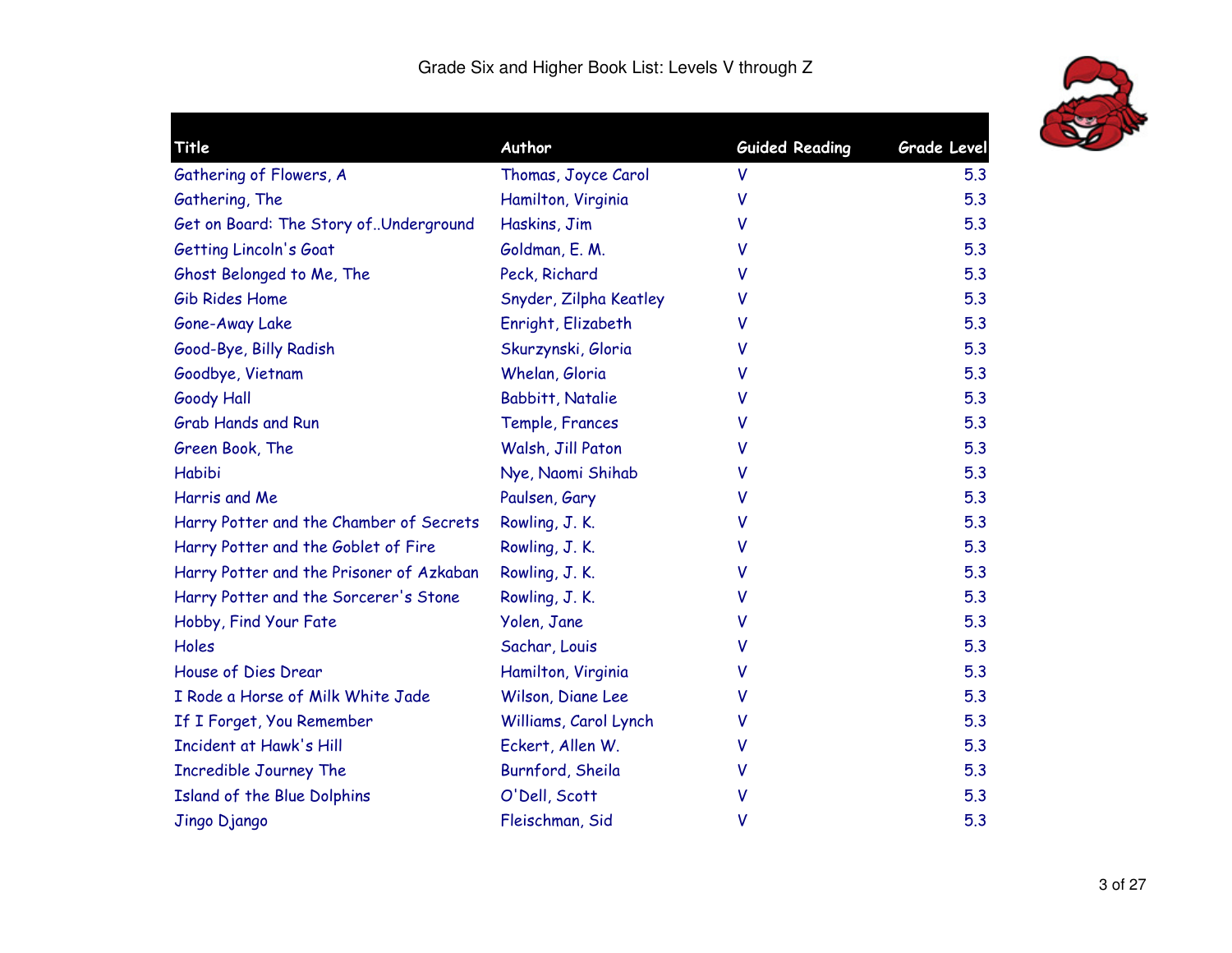

| Title                               | Author                       | <b>Guided Reading</b> | <b>Grade Level</b> |
|-------------------------------------|------------------------------|-----------------------|--------------------|
| Jip His Story                       | Paterson, Katherine          | V                     | 5.3                |
| John F. Kennedy                     | World Leaders: Past and      | ۷                     | 5.3                |
| John James Audubon: Wildlife Artist | Anderson, Peter/A First Book | V                     | 5.3                |
| Joseph: 1861 - A Rumble of War      | Pryor, Bonnie                | v                     | 5.3                |
| Journey Home                        | Uchida, Yoshika              | v                     | 5.3                |
| journey Outside                     | Steele, Mary Q.              | v                     | 5.3                |
| Journey to an 800 Number            | Konigsburg, E. L.            | v                     | 5.3                |
| <b>Keep Smiling Through</b>         | Rinaldi, Ann                 | v                     | 5.3                |
| Keeping Room, The                   | Myers, Anna                  | v                     | 5.3                |
| Letters from Camp A Mystery         | Klise, Kate                  | v                     | 5.3                |
| Lincoln: A Photobiography           | Freedman, Russell            | v                     | 5.3                |
| Long Way from Chicago, A            | Peck, Richard                | v                     | 5.3                |
| Manatee, The                        | Silverstein, A. and Nunn, L. | v                     | 5.3                |
| <b>Maniac Magee</b>                 | Spinelli, Jerry              | v                     | 5.3                |
| <b>Many Waters</b>                  | L'Engle, Madeleine           | v                     | 5.3                |
| Marian Anderson: Singer             | Tedards, Anne                | v                     | 5.3                |
| Maze, The                           | Hobbs, Will                  | v                     | 5.3                |
| Merlin, A Wizard is Born            | Yolen, Jane                  | v                     | 5.3                |
| Midnight Horse, The                 | Fleischman, Sid              | v                     | 5.3                |
| <b>Monkey Island</b>                | Fox, Paula                   | v                     | 5.3                |
| Mrs. Frisby and the Rats of NIMH    | O'Brien, Robert C.           | v                     | 5.3                |
| Music of Dolphins, The              | Hesse, Karen                 | v                     | 5.3                |
| My Brother, My Sister, and I        | Watkins, Yoko Kawashima      | v                     | 5.3                |
| My Name is Not Angelica             | Dell, Scott                  | V                     | 5.3                |
| <b>My Wartime Summers</b>           | Cutler, Jane                 | v                     | 5.3                |
| Night Birds on Nantucket            | Aiken, Joan                  | v                     | 5.3                |
| Not That I Care                     | Vail, Rachel                 | V                     | 5.3                |
|                                     |                              |                       |                    |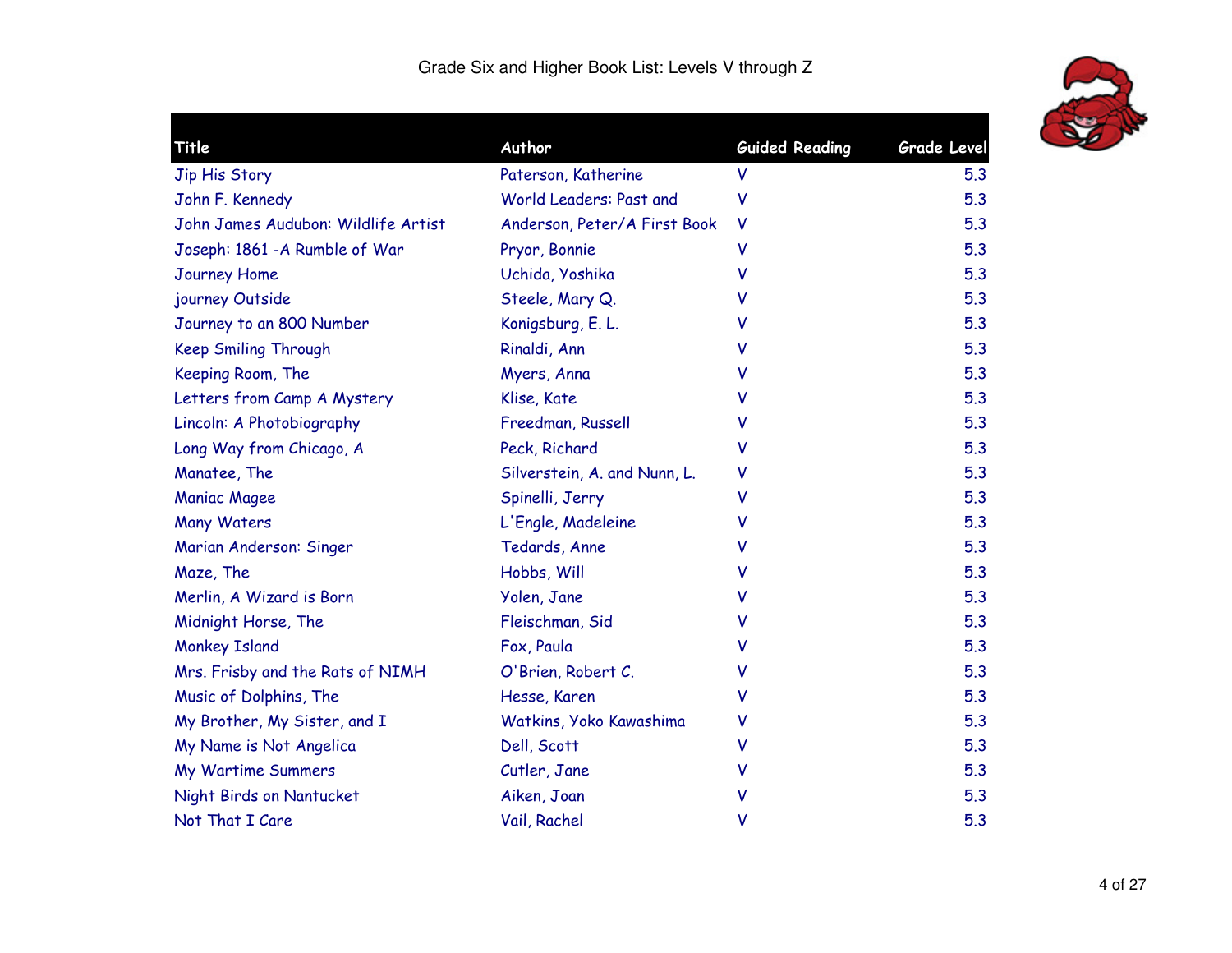

|                                                                                                                                                                                                                                                                                                                                                                                                                                                                                                                                                            | <b>Grade Level</b>              |
|------------------------------------------------------------------------------------------------------------------------------------------------------------------------------------------------------------------------------------------------------------------------------------------------------------------------------------------------------------------------------------------------------------------------------------------------------------------------------------------------------------------------------------------------------------|---------------------------------|
| V                                                                                                                                                                                                                                                                                                                                                                                                                                                                                                                                                          | 5.3                             |
| v                                                                                                                                                                                                                                                                                                                                                                                                                                                                                                                                                          | 5.3                             |
| v                                                                                                                                                                                                                                                                                                                                                                                                                                                                                                                                                          | 5.3                             |
| v                                                                                                                                                                                                                                                                                                                                                                                                                                                                                                                                                          | 5.3                             |
| v                                                                                                                                                                                                                                                                                                                                                                                                                                                                                                                                                          | 5.3                             |
| ۷                                                                                                                                                                                                                                                                                                                                                                                                                                                                                                                                                          | 5.3                             |
| v                                                                                                                                                                                                                                                                                                                                                                                                                                                                                                                                                          | 5.3                             |
| V                                                                                                                                                                                                                                                                                                                                                                                                                                                                                                                                                          | 5.3                             |
| V                                                                                                                                                                                                                                                                                                                                                                                                                                                                                                                                                          | 5.3                             |
| v                                                                                                                                                                                                                                                                                                                                                                                                                                                                                                                                                          | 5.3                             |
| ۷                                                                                                                                                                                                                                                                                                                                                                                                                                                                                                                                                          | 5.3                             |
| v                                                                                                                                                                                                                                                                                                                                                                                                                                                                                                                                                          | 5.3                             |
| v                                                                                                                                                                                                                                                                                                                                                                                                                                                                                                                                                          | 5.3                             |
| v                                                                                                                                                                                                                                                                                                                                                                                                                                                                                                                                                          | 5.3                             |
| v                                                                                                                                                                                                                                                                                                                                                                                                                                                                                                                                                          | 5.3                             |
| V                                                                                                                                                                                                                                                                                                                                                                                                                                                                                                                                                          | 5.3                             |
| v                                                                                                                                                                                                                                                                                                                                                                                                                                                                                                                                                          | 5.3                             |
| v                                                                                                                                                                                                                                                                                                                                                                                                                                                                                                                                                          | 5.3                             |
| v                                                                                                                                                                                                                                                                                                                                                                                                                                                                                                                                                          | 5.3                             |
| v                                                                                                                                                                                                                                                                                                                                                                                                                                                                                                                                                          | 5.3                             |
| v                                                                                                                                                                                                                                                                                                                                                                                                                                                                                                                                                          | 5.3                             |
| v                                                                                                                                                                                                                                                                                                                                                                                                                                                                                                                                                          | 5.3                             |
| v                                                                                                                                                                                                                                                                                                                                                                                                                                                                                                                                                          | 5.3                             |
| v                                                                                                                                                                                                                                                                                                                                                                                                                                                                                                                                                          | 5.3                             |
| v                                                                                                                                                                                                                                                                                                                                                                                                                                                                                                                                                          | 5.3                             |
| v                                                                                                                                                                                                                                                                                                                                                                                                                                                                                                                                                          | 5.3                             |
| V                                                                                                                                                                                                                                                                                                                                                                                                                                                                                                                                                          | 5.3                             |
| Gipson, Fred<br>George, Jean Craighead<br>Banks, Lynne Reid<br>Creech, Sharon<br>Sachs, Marilyn<br>Christopher, John<br>Barnes, Joyce Annette Barnes<br>Yep, Laurence<br>North, Sterling<br>Alexander, Lloyd<br>Giblin, James Cross<br>Lunn, Janet<br>Malcolm, Jahnna N.<br>Brien, Robert C.<br>Konigsburg, E. L.<br>Alma, Ann<br>Watkins, Yoko Kawashima<br>McKissack, Patricia<br>Paulsen, Gary<br><b>Bunting, Eve</b><br>Denenberg, Barry<br>Paulsen, Gary<br>Berry, James<br>Yep, Laurence<br>Pearce, Philippa<br>Voigt, Cynthia<br>L'Engle, Madeleine | Author<br><b>Guided Reading</b> |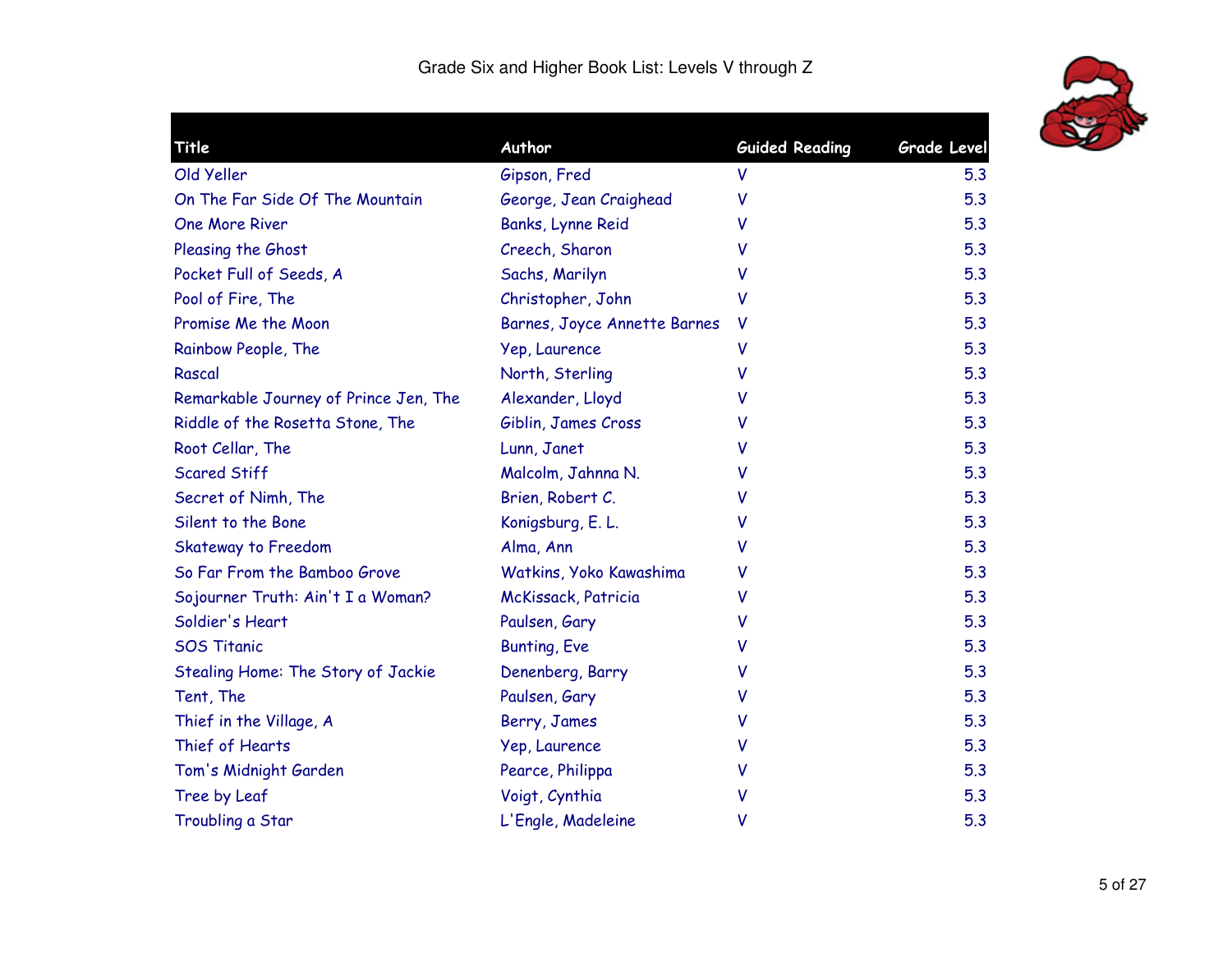

| Title                                    | Author               | <b>Guided Reading</b> | <b>Grade Level</b> |
|------------------------------------------|----------------------|-----------------------|--------------------|
| True Confessions of Charlotte Doyle, The | Avi                  | V                     | 5.3                |
| Twenty-One Balloons, The                 | DuBois, William      | v                     | 5.3                |
| Underground Railroad, The                | <b>Bial, Raymond</b> | v                     | 5.3                |
| <b>Walk Two Moons</b>                    | Creech, Sharon       | v                     | 5.3                |
| Wanderer, The                            | Creech, Sharon       | v                     | 5.3                |
| <b>Watchers: Island</b>                  | Lerangis, Peter      | ۷                     | 5.3                |
| Watchers: J.D.                           | Lerangis, Peter      | V                     | 5.3                |
| Watchers: Lab 6                          | Lerangis, Peter      | v                     | 5.3                |
| <b>Watchers: Last Stop</b>               | Lerangis, Peter      | v                     | 5.3                |
| <b>Watchers: Rewind</b>                  | Lerangis, Peter      | v                     | 5.3                |
| Watchers: War                            | Lerangis, Peter      | v                     | 5.3                |
| Westing Game, The                        | Raskin, Ellen        | v                     | 5.3                |
| <b>Wflliwaw!</b>                         | Bodoff, Tom          | v                     | 5.3                |
| When the Tripods Came                    | Christopher, John    |                       | 5.3                |
| White Mountain, The                      | Christopher, John    | v                     | 5.3                |
| Wind in the Door, A                      | L'Engle, Madeleine   | v                     | 5.3                |
| Window, The                              | Ingold, Jeanette     | v                     | 5.3                |
| Witches of Worm, The                     | Jackson, Shirley     | ۷                     | 5.3                |
| Wolves of Willoughby Chase, The          | Aiken, Joan          | v                     | 5.3                |
| Words of Stone                           | Henkes, Kevin        | v                     | 5.3                |
| Wrinkle in Time, A                       | L'Engle, Madeleine   |                       | 5.3                |
| Yolonda's Genius                         | Fenner, Carol        | ٧                     | 5.3                |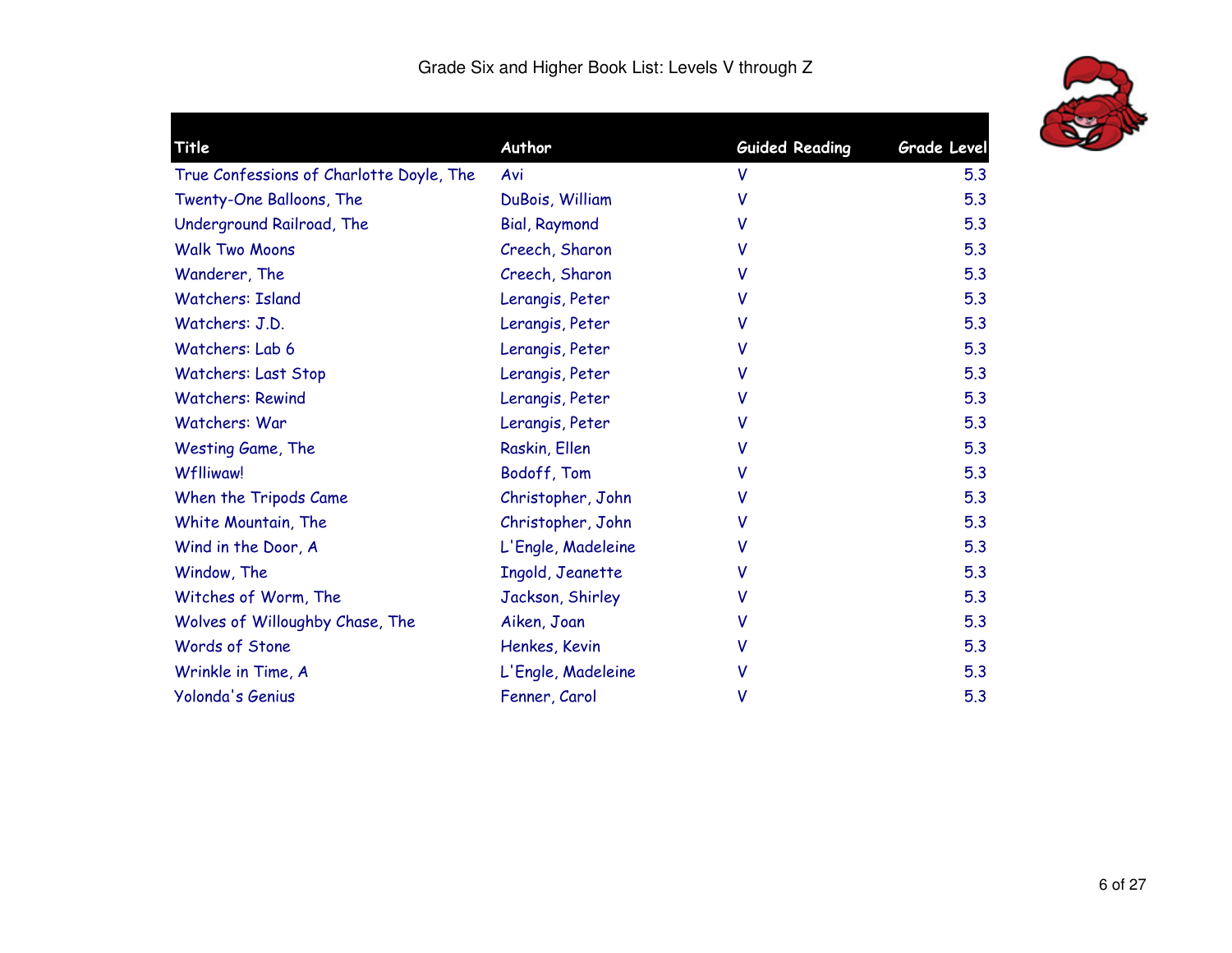

| Title                                                        | Author                  | <b>Guided Reading</b> | <b>Grade Level</b> |
|--------------------------------------------------------------|-------------------------|-----------------------|--------------------|
| Level W                                                      |                         |                       |                    |
| Across the Lines                                             | Reeder, Carolyn         | W                     | 5.7                |
| After the Dancing Days                                       | Rostkowski, Margaret I  | W                     | 5.7                |
| After the War                                                | Matas, Carol            | W                     | 5.7                |
| An Island Far from Home                                      | Donahue, John           | W                     | 5.7                |
| Anne Frank: Life in Hiding                                   | Hurwitz, Johanna        | W                     | 5.7                |
| Arkadians, The                                               | Alexander, Lloyd        | W                     | 5.7                |
| Banished, The                                                | Levin, Betty            | W                     | 5.7                |
| Between the Dragon and the Eagle                             | Schneider, Mical        | W                     | 5.7                |
| <b>Black Pearl, The</b>                                      | O'Dell, Scott           | W                     | 5.7                |
| <b>Blue Heron</b>                                            | Avi                     | W                     | 5.7                |
| Blue-Eyed Daisy, A                                           | Rylant, Cynthia         | W                     | 5.7                |
| Call Me Francis Tucker                                       | Paulsen, Gary           | W                     | 5.7                |
| Castle of Llyr, The                                          | Alexander, Lloyd        | W                     | 5.7                |
| Child of the Owl                                             | Yep, Laurence           | W                     | 5.7                |
| Christa McAuliffe: Teacher in Space                          | Naden, Corinne J. & Blu | W                     | 5.7                |
| Danger In Quicksand Swamp                                    | Wallace, Bill           | W                     | 5.7                |
| Dicey's Song                                                 | Voigt, Cynthia          | W                     | 5.7                |
| Dog in The Freezer, The                                      | Mazer, Harry            | W                     | 5.7                |
| Dragon Cauldron                                              | Yep, Laurence           | W                     | 5.7                |
| Dragon of the Lost Sea                                       | Yep, Laurence           | W                     | 5.7                |
| Dragon Steel                                                 | Yep, Laurence           | W                     | 5.7                |
| Dragon War                                                   | Yep, Laurence           | W                     | 5.7                |
| <b>Dragon Wings</b>                                          | Yep, Laurence           | W                     | 5.7                |
| Dragon's Gate                                                | Yep, Laurence           | W                     | 5.7                |
| Dragonwings                                                  | Yep, Laurence           | W                     | 5.7                |
| Easter Island: Giant Stone Statues Tell of a Arnold Caroline |                         | W                     | 5.7                |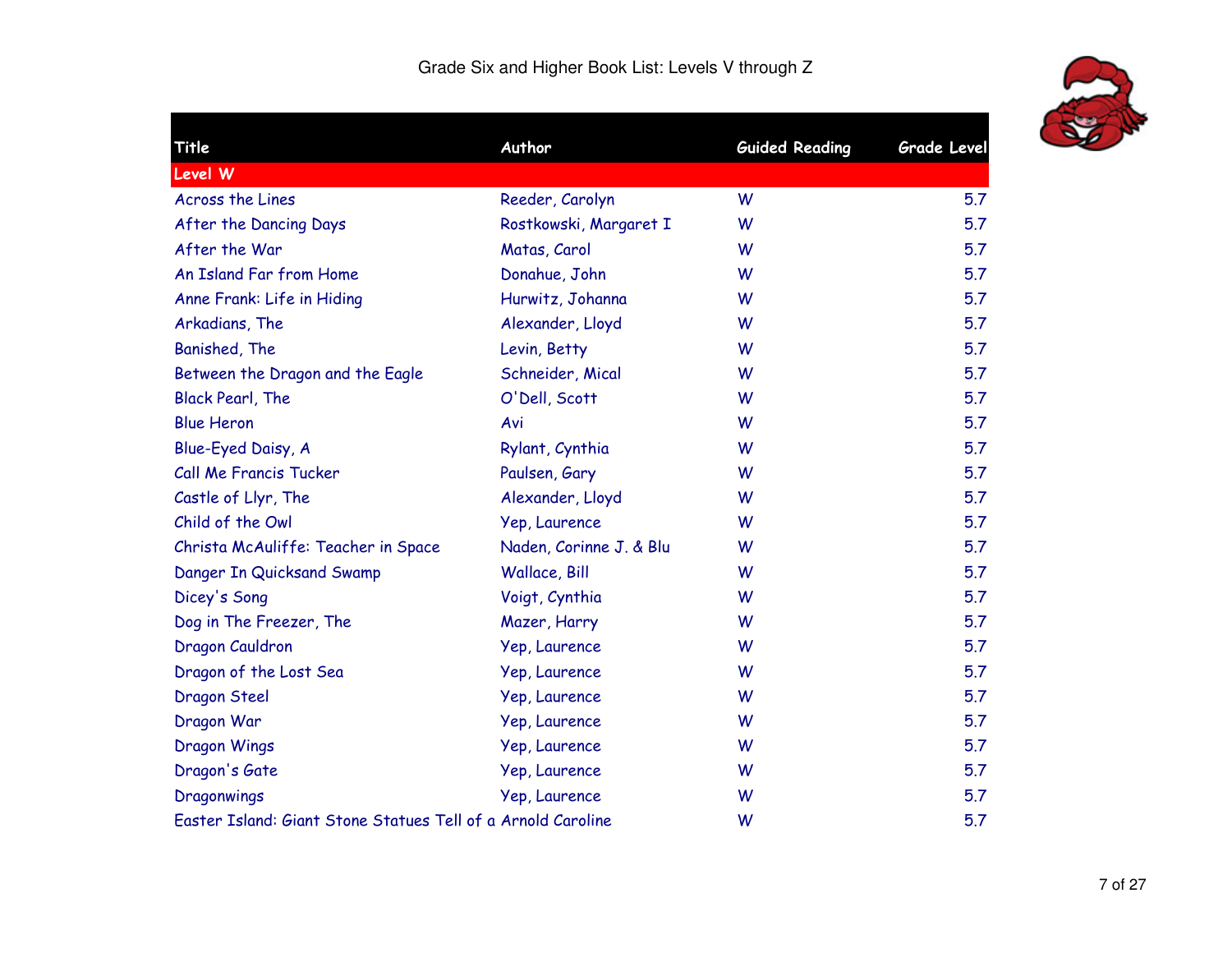

| <b>Title</b>                                  | Author                        | <b>Guided Reading</b> | Grade Level |
|-----------------------------------------------|-------------------------------|-----------------------|-------------|
| Eleanor Roosevelt, A Life of Discovery        | Freedman, Russell             | W                     | 5.7         |
| Exploring an Ocean Tide Pool                  | Bendick, Jeanne               | W                     | 5.7         |
| <b>Extraordinary American Indians</b>         | Avery, Susan & Skinner, Linda | W                     | 5.7         |
| <b>Extraordinary Black Americans: From</b>    | Altman, Susan                 | W                     | 5.7         |
| <b>Extraordinary Jewish Americans</b>         | <b>Brooks, Philip</b>         | W                     | 5.7         |
| <b>Extraordinary People with Disabilities</b> | Kent, D. & Quinlan, K. A.     | W                     | 5.7         |
| <b>Extraordinary Women in Politics</b>        | Gutatta, Charles              | W                     | 5.7         |
| <b>Extraordinary Women Journalists</b>        | Price-Groff, Claire           | W                     | 5.7         |
| <b>Extraordinary Women of Medicine</b>        | Stille, Darlene R.            | W                     | 5.7         |
| Extraordinary Women of the American           | Alter, Judy                   | W                     | 5.7         |
| <b>Extraordinary Women Scientists</b>         | Stille, Darlene R,            | W                     | 5.7         |
| <b>Extraordinary Young People</b>             | Brill, Marlene Targ           | W                     | 5.7         |
| Eye, the Ear, and the Arm, The                | Farmer, Nancy                 | W                     | 5.7         |
| <b>Face to Face</b>                           | Bauer, Marion Dane            | W                     | 5.7         |
| Garden of Eden Motel, The                     | Hamilton, Morse               | W                     | 5.7         |
| Girt From Yamhill, A                          | Cleary, Beverly               | W                     | 5.7         |
| Gone from Home                                | Johnson, Angela               | W                     | 5.7         |
| Grand Canyon Journey, A: Tracing Time in      | Anderson, Peter/A First Book  | W                     | 5.7         |
| <b>Great Whales: The Gentle Giants</b>        | Lauber, Patricia              | W                     | 5.7         |
| Guardian of the Dark                          | Spencer, Bev                  | W                     | 5.7         |
| Honorable Prison, The                         | Becerra de Jenkins, Lyll      | W                     | 5.7         |
| Hope Was Here                                 | Bauer, Joan                   | W                     | 5.7         |
| House on Mango Street, The                    | Cisneros, Sandra              | W                     | 5.7         |
| I Am A Star: Child of the Holocaust           | Auerbacher, Inge              | W                     | 5.7         |
| In Search of the Grand Canyon                 | Fraser, Mary Ann              | W                     | 5.7         |
| Iron Ring, The                                | Alexander, Lloyd              | W                     | 5.7         |
| Jack's New Power: Stories From a              | Gantos, Jack                  | W                     | 5.7         |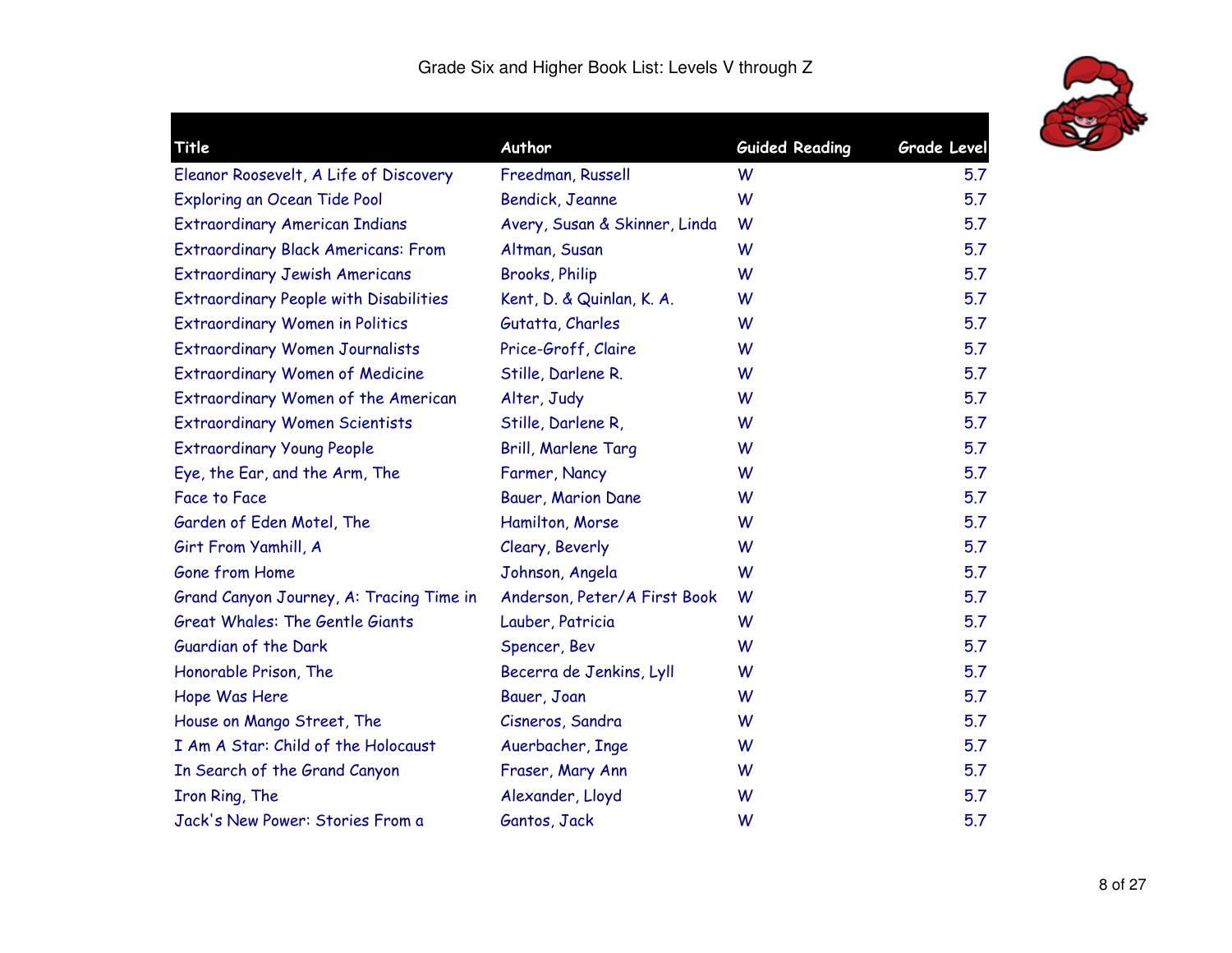

| Title                                                         | Author                   | <b>Guided Reading</b> | Grade Level |
|---------------------------------------------------------------|--------------------------|-----------------------|-------------|
| John A Macdonald                                              | Waite, Peter B.          | W                     | 5.7         |
| Kiss the Dust                                                 | Laird, Elizabeth         | W                     | 5.7         |
| Letters to Julia                                              | Holmes, Barbara Ware     | W                     | 5.7         |
| Life and Words of Martin Luther King, Jr.,                    | Peck, Ira                | W                     | 5.7         |
| Lion, the Witch and the Wardrobe                              | Lewis, C. S.             | W                     | 5.7         |
| <b>Local News</b>                                             | Soto, Gary               | W                     | 5.7         |
| Lost Garden, The                                              | Yep, Laurence            | W                     | 5.7         |
| <b>Louis Riell</b>                                            | Neering, Rosemary        | W                     | 5.7         |
| Magical Adventures of Pretty Pearl, The                       | Hamilton, Virginia       | W                     | 5.7         |
| Mama, Let's Dance                                             | Hermes, Patricia         | W                     | 5.7         |
| <b>Mark Twain</b>                                             | Cox, Clinton             | W                     | 5.7         |
| Maya Angelou: Greeting the Morning                            | King, Sarah E.           | W                     | 5.7         |
| Meteorite!: The Last Days of the Dinosaurs Norris, Richard    |                          | W                     | 5.7         |
| <b>Missing May</b>                                            | Rylant, Cynthia          | W                     | 5.7         |
| <b>Moccasin Trail</b>                                         | McGraw, Eloise           | W                     | 5.7         |
| Moon Bridge, The                                              | Savin, Marcia            | W                     | 5.7         |
| Moon Over Tennessee: A Boy's Civil War                        | Crist-Evans, Craig       | W                     | 5.7         |
| Mouse Rap, The                                                | Myers, Walter Dean       | W                     | 5.7         |
| Mr. Lincoln's Drummer                                         | Wisler, G. Clifton       | W                     | 5.7         |
| My Own Two Feet                                               | Cleary, Beverly          | W                     | 5.7         |
| Nellie McClung                                                | Benham, Mary Lile        | W                     | 5.7         |
| Newbery Halloween, A: A Dozen Scary                           | Greenberg, Martin H. &   | W                     | 5.7         |
| Night Flyers, The                                             | Jones, Elizabeth McDavid | W                     | 5.7         |
| Nightjohn                                                     | Paulsen, Gary            | W                     | 5.7         |
| <b>Orphan Train Adventures:</b>                               | Nixon, Joan Lowery       | W                     | 5.7         |
| Orphan Train Adventures: Caught in the Act Nixon, Joan Lowery |                          | W                     | 5.7         |
| Orphan Train Adventures: Dangerous                            | Nixon, Joan Lowery       | W                     | 5.7         |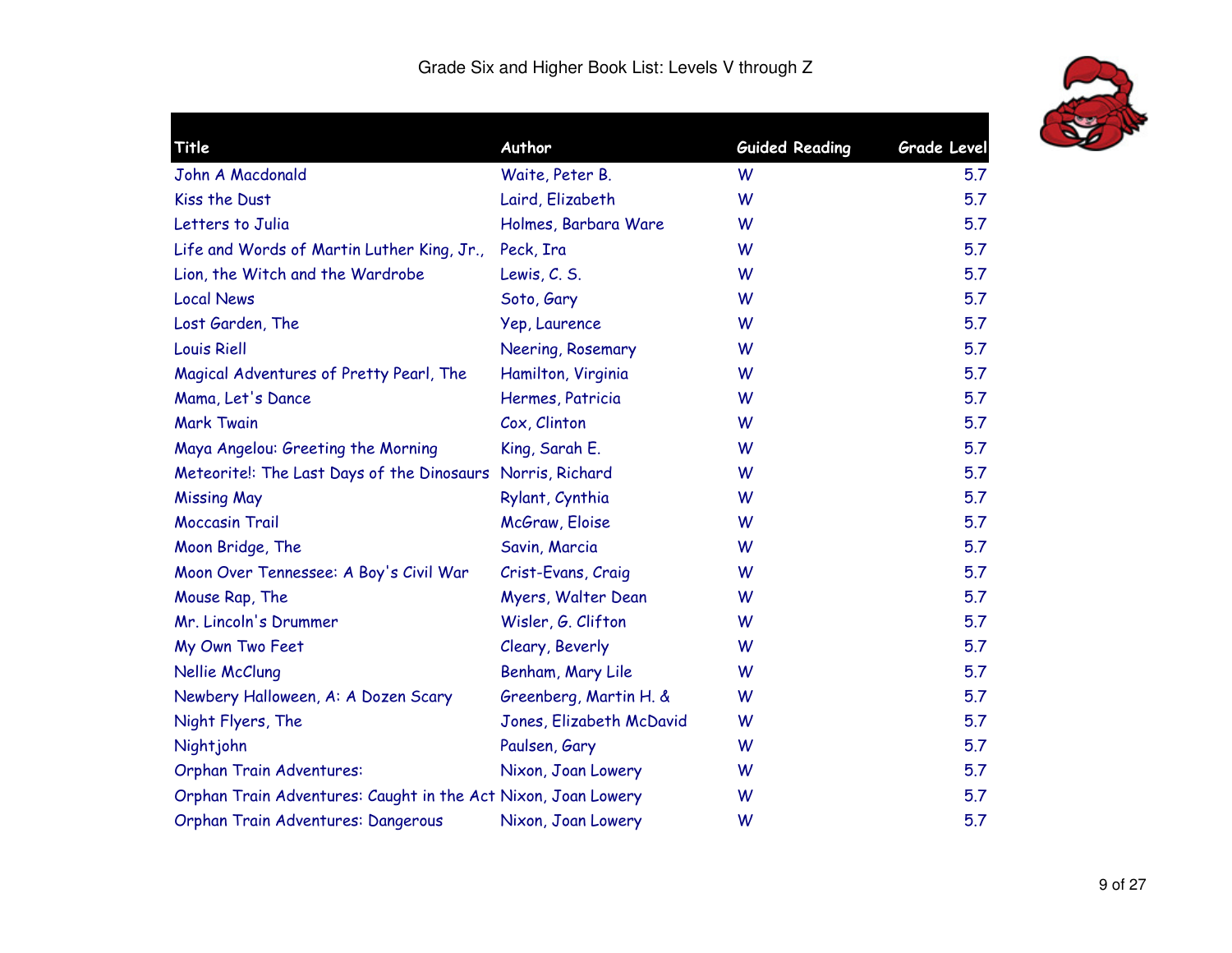

| Title                                                   | Author                        | <b>Guided Reading</b> | <b>Grade Level</b> |
|---------------------------------------------------------|-------------------------------|-----------------------|--------------------|
| Orphan Train Adventures: In the Face of                 | Nixon, Joan Lowery            | W                     | 5.7                |
| Orphan Train Adventures: Keeping Secrets                | Nixon, Joan Lowery            | W                     | 5.7                |
| Orphan Train Adventures: Place to Belong,               | Nixon, Joan Lowery            | W                     | 5.7                |
| Our Endangered Planet (Oceans)                          | Hoff, M. and Rodgers, M.      | W                     | 5.7                |
| People Could Fly, American Black Folktales              | Hamilton, Virginia            | W                     | 5.7                |
| Phantom Tollbooth, The                                  | Juster, Norton                | W                     | 5.7                |
| <b>Phoenix Rising</b>                                   | Hesse, Karen                  | W                     | 5.7                |
| Pine Hollow: Changing Leads                             | Bryant, Bonnie                | W                     | 5.7                |
| <b>Pine Hollow: Conformation Faults</b>                 | Bryant, Bonnie                | W                     | 5.7                |
| Pine Hollow: Reining In                                 | Bryant, Bonnie                | W                     | 5.7                |
| Pine Hollow: The Long Ride                              | Bryant, Bonnie                | W                     | 5.7                |
| Pine Hollow: The Trail Home                             | Bryant, Bonnie                | W                     | 5.7                |
| Pride of Puerto Rico: The Life of Roberto               | Walker, Robert Paul           | W                     | 5.7                |
| Proud Taste For Scarlet And Miniver                     | Konigsburg, E. L.             | W                     | 5.7                |
| Red Cap                                                 | Wisler, G. Clifton            | W                     | 5.7                |
| Ring of Endless Light, A                                | L'Engle, Madeleine            | W                     | 5.7                |
| Roll of Thunder, Hear My Cry                            | Taylor, Mildred               | W                     | 5.7                |
| Sarny: A Life Remembered                                | Paulsen, Gary                 | W                     | 5.7                |
| Saturnalia                                              | Flack, Marjorie               | W                     | 5.7                |
| Sea Otter Rescue: The Aftermath of an Oil Smith, Roland |                               | W                     | 5.7                |
| Selchie's Seed, The                                     | Levey Oppenheim, Shulamith    | W                     | 5.7                |
| Serpent's Children, The                                 | Yep, Laurence                 | W                     | 5.7                |
| Seventh Tower, The: The Fall                            | Nix, Garth                    | W                     | 5.7                |
| Shades of Gray                                          | Reeder, Carolyn               | W                     | 5.7                |
| Sing for Your Father, Su Phan                           | Pevsner, Stella and Tang, Fay | W                     | 5.7                |
| Sister                                                  | Greenfield, Eloise            | W                     | 5.7                |
| Slam!                                                   | Myers, Walter Dean            | W                     | 5.7                |
|                                                         |                               |                       |                    |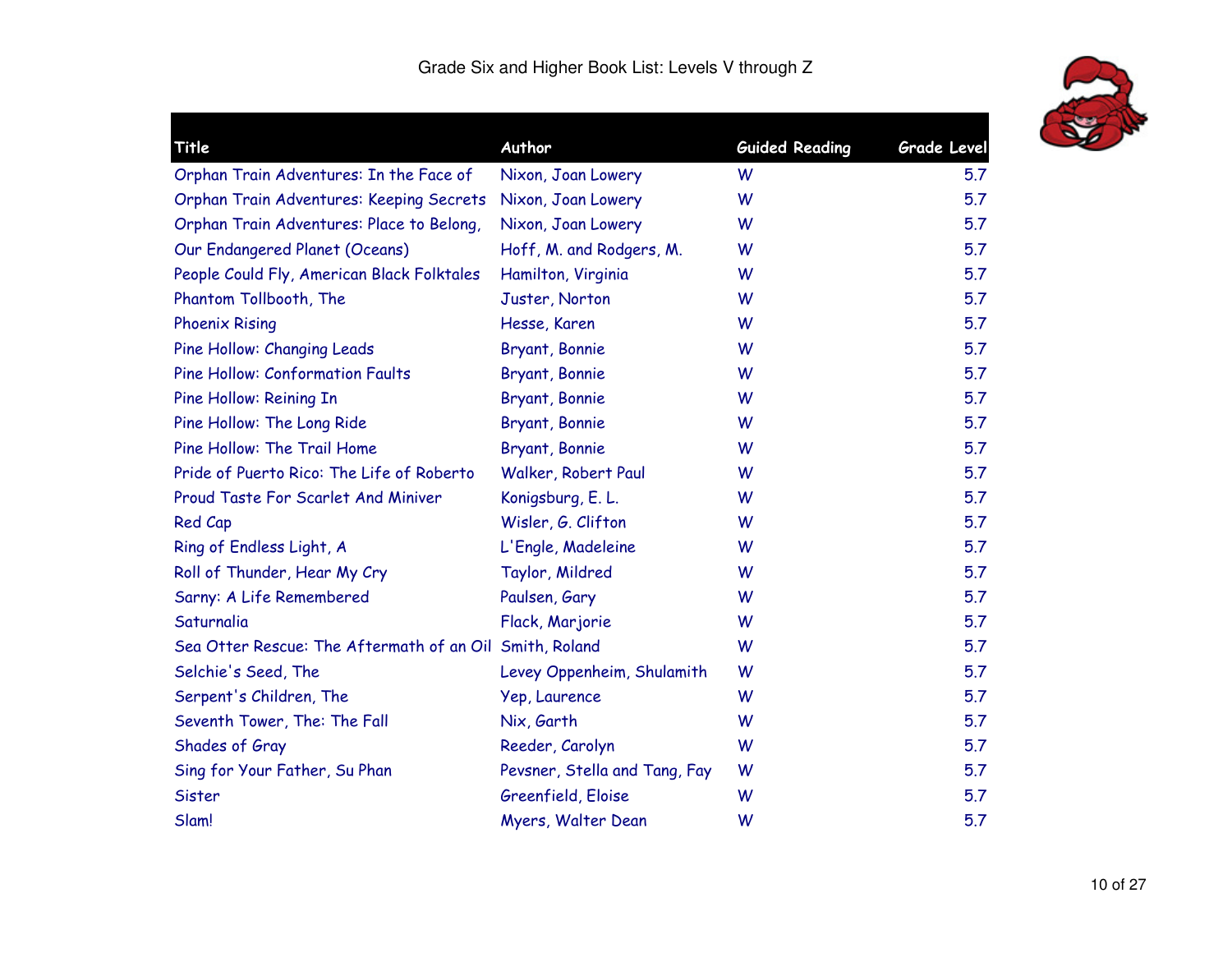

| Title                                    | Author                          | <b>Guided Reading</b> | <b>Grade Level</b> |
|------------------------------------------|---------------------------------|-----------------------|--------------------|
| Solitary Blue, A                         | Voigt, Cynthia                  | W                     | 5.7                |
| Spies on the Devil's Belt                | Haynes, Betsy                   | W                     | 5.7                |
| Stowaway                                 | Hesse, Karen                    | W                     | 5.7                |
| Swiftly Tilting Planet, A                | L'Engle, Madeleine              | W                     | 5.7                |
| Taste of Salt: The Story of Modern Haiti | Temple, Frances                 | W                     | 5.7                |
| <b>Tiger Eyes</b>                        | Blume, Judy                     | W                     | 5.7                |
| Time of Angels, A                        | Hesse, Karen                    | W                     | 5.7                |
| <b>Torn Thread</b>                       | Isaacs, Anne                    | W                     | 5.7                |
| Twilight In Grace Falls                  | Honeycutt, Natalie              | W                     | 5.7                |
| Under the Blood-Red Sun                  | Salisbury, Graham               | W                     | 5.7                |
| Usborne Book of Inventors, The           | Reid, Struan and Fara, Patricia | W                     | 5.7                |
| What Do Fish Have To Do With Anything?   | Avi                             | W                     | 5.7                |
| Who Is Carrie?                           | Collier, James and Christopher  | W                     | 5.7                |
| <b>Wilfrid Laurier</b>                   | Spigelman, Martin               | W                     | 5.7                |
| Wings                                    | Yolen, Jane & Nolan, Dennis     | W                     | 5.7                |
| Winterdance: The Fine Madness of Running | Paulsen, Gary                   | W                     | 5.7                |
| Witch of Blackbird Pond, The             | Speare, Elizabeth George        | W                     | 5.7                |
| Witches                                  | Dahl , Roald                    | W                     | 5.7                |
| Year of Impossible Goodbyes              | Choi, Sook Nyui                 | W                     | 5.7                |
| You Want Women to Vote, Lizzie Stanton?  | Fritz, Jean                     | W                     | 5.7                |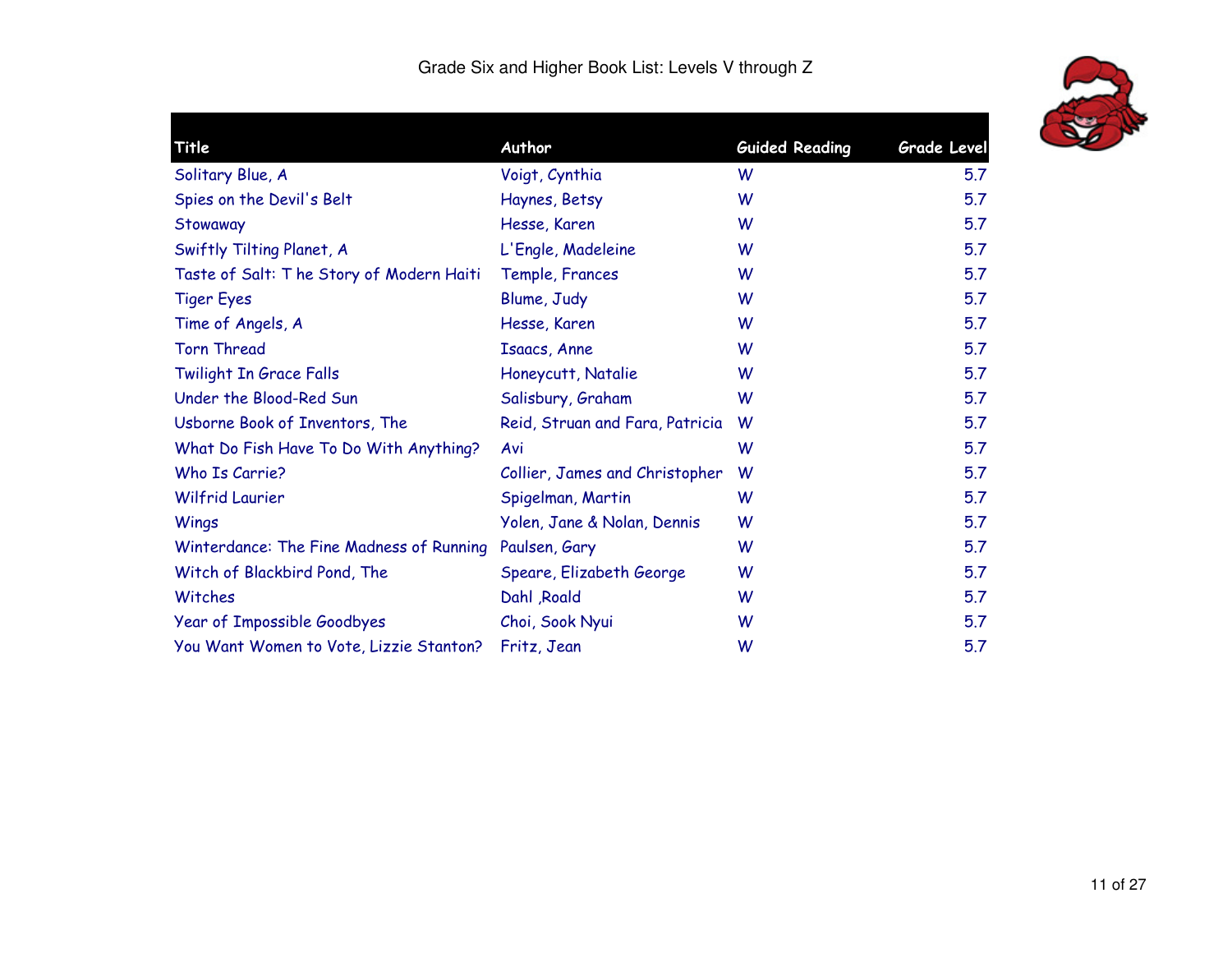

| Title                                                        | Author                          | <b>Guided Reading</b>     | <b>Grade Level</b> |
|--------------------------------------------------------------|---------------------------------|---------------------------|--------------------|
| <b>Level X</b>                                               |                                 |                           |                    |
| Abracadabra Kid, The                                         | Fleischman, Sid                 | X                         | 6                  |
| An Acceptable Time                                           | L'Engle, Madeleine              | $\boldsymbol{\mathsf{X}}$ | 6                  |
| Anne Frank: Beyond the Diary                                 | Van der Rol, R. & Verhoeven, R. | X                         | 6                  |
| <b>April Morning</b><br>At Her Majesty's Request: An African | Fast, Howard                    | $\boldsymbol{\mathsf{X}}$ | 6                  |
| Princess in                                                  | Myers, Walter Dean              | X                         | 6                  |
| <b>Beyond Providence</b>                                     | Schnur, Steven                  | $\boldsymbol{\mathsf{X}}$ | 6                  |
| <b>Bill Cosby: The Changing Black Image</b>                  | Rosenberg, Robert               | $\boldsymbol{\mathsf{X}}$ | 6                  |
| Black Eagles, African Americans in Aviation                  | Haskins, Jim                    | X                         | 6                  |
| <b>Black Heroes of the American Revolution</b>               | Davis, Burke                    | $\boldsymbol{\mathsf{X}}$ | $6\phantom{1}6$    |
| Blue Door, The                                               | Rinaldi, Ann                    | X                         | 6                  |
| <b>Bone Dance</b>                                            | Brooks, Martha                  | $\boldsymbol{\mathsf{X}}$ | 6                  |
| Call It Courage                                              | Sperry, Armstrong               | X                         | 6                  |
| Child in Prison Camp, A                                      | Takashima, Shizuye              | X                         | 6                  |
| Children of the River                                        | Crew, Linda                     | X                         | 6                  |
| Children of the Wild West                                    | Freedman, Russell               | X                         | 6                  |
| Childtimes: A Three -Generation Memoir                       | Greenfield, E. & Little, L. J.  | $\boldsymbol{\mathsf{X}}$ | 6                  |
| Cleopatra                                                    | Green, Robert                   | $\boldsymbol{\mathsf{X}}$ | 6                  |
| Cowboys of the Wild West                                     | Freedman, Russell               | X                         | 6                  |
| Danny's Desert Rats                                          | Naylor, Phyllis Reynolds        | $\boldsymbol{\mathsf{X}}$ | 6                  |
| Dark Is Rising, The                                          | Cooper, Susan                   | X                         | 6                  |
| Dawn of Fear                                                 | Cooper, Susan                   | $\boldsymbol{\mathsf{X}}$ | 6                  |
| Definitely Cool                                              | Wilkinson, Brenda               | $\boldsymbol{\mathsf{X}}$ | 6                  |
| Devil's Arithmetic, The                                      | Yep, Laurence                   | $\boldsymbol{\mathsf{X}}$ | 6                  |
| Dragon's Blood                                               | Yolen, Jane                     | X                         | 6                  |
| Earthquake Terror                                            | Kehret, Peg                     | $\boldsymbol{\mathsf{X}}$ | 6                  |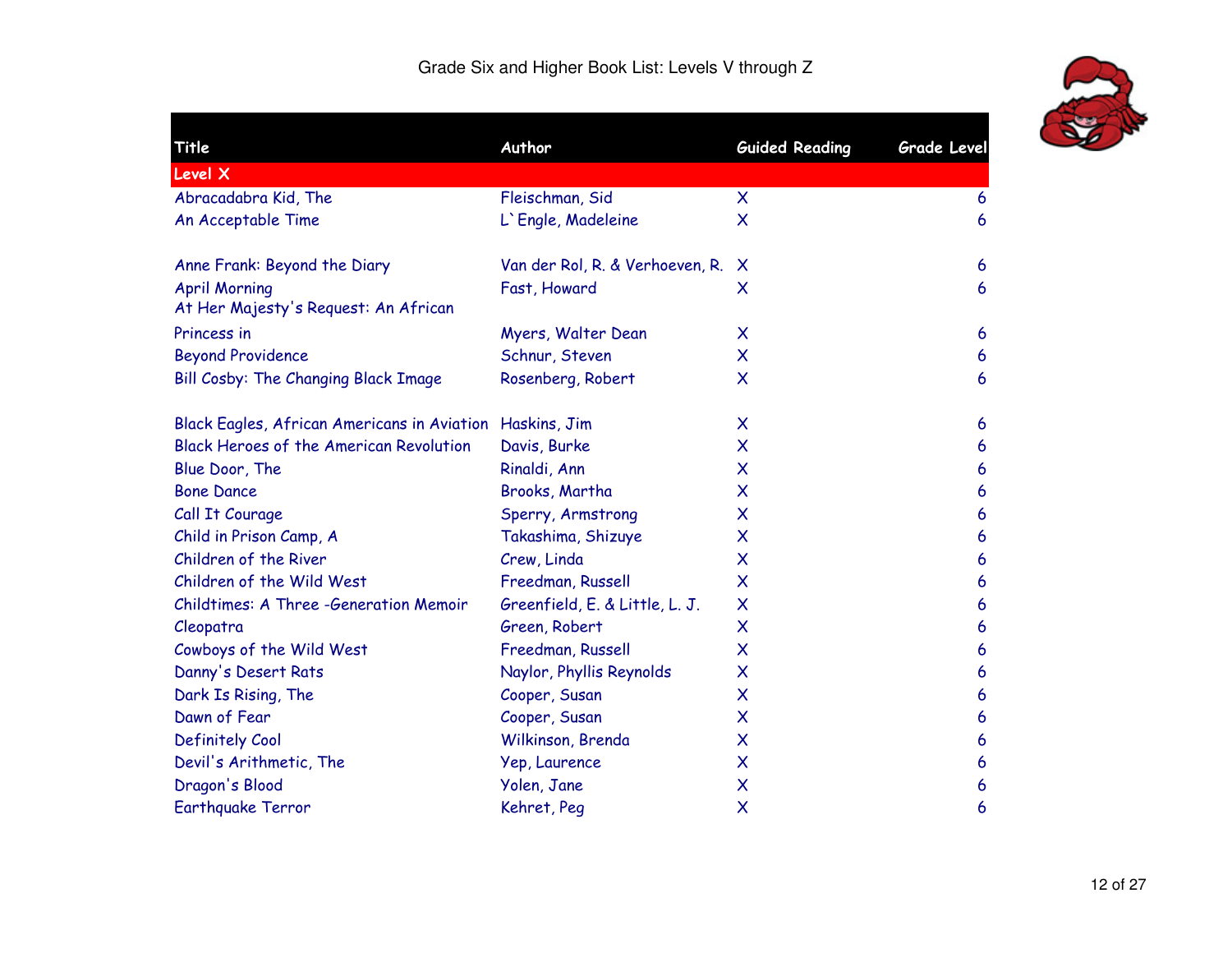

| Title                                                      | Author                     | <b>Guided Reading</b>     | Grade Level |
|------------------------------------------------------------|----------------------------|---------------------------|-------------|
| <b>Echohawk</b>                                            | Durrant, Lynda             | X                         | 6           |
| Fifteen                                                    | Cleary, Beverly            | X                         | 6           |
| Find A Stranger, Say Goodbye                               | Lowry, Lois                | X                         | 6           |
| <b>Forever Friends</b>                                     | Boyd, Candy Dawson         | X                         | 6           |
| Forgotten Hiding Place, The                                | Cox, Clinton               | X                         | 6           |
| Frost in the Night, A: A Girlhood on the Eve               |                            |                           |             |
| of the                                                     | Baer, Edith                | X                         | 6           |
| <b>Gathering Blue</b>                                      | Lowry, Lois                | X                         | 6           |
| Girl Named Disaster, A                                     | Farmer, Nancy              | X                         | 6           |
| Girl Who Owned a City, The                                 | Nelson, O.T.               | X                         | 6           |
| Glory Field, The                                           | Myers, Walter Dean         | X                         | 6           |
| Great Little Madison, The                                  | Fritz, Jean                | X                         | 6           |
| Greenwitch                                                 | Cooper, Susan              | X                         | 6           |
| Grey King, The                                             | Cooper, Susan              | X                         | 6           |
| <b>Growing Up in Coal Country</b>                          | Bartoletti, Susan Campbell | X                         | 6           |
| Gulf                                                       | Westfall, Robert           | X                         | 6           |
| Harriet Beecher Stowe and the Beecher                      |                            |                           |             |
| Preachers                                                  | Fritz, Jean                | X                         | 6           |
| Heart's Blood                                              | Yolen, Jane                | X                         | 6           |
| Henry Reed, Inc.                                           | Robertson, Keith           | X                         | 6           |
| Homecoming                                                 | Voigt, Cynthia             | X                         | 6           |
| Homesick, My Own Story                                     | Fritz, Jean                | X                         | 6           |
| Hoops                                                      | Myers, Walter Dean         | X                         | 6           |
| Iceberg Hermit, The                                        | Roth, Arthur               | X                         | 6           |
| Island on Bird Street, The                                 | Orlev, Uri                 | X                         | 6           |
| Izzy, Willy-Nilly                                          | Voigt, Cynthia             | X                         | 6           |
| Journey to the Center of the Earth, A                      | Verne, Jules               | $\boldsymbol{\mathsf{X}}$ | 6           |
| Journey, The: Japanese Americans, Racism, Hamanaka, Sheila |                            | X                         | 6           |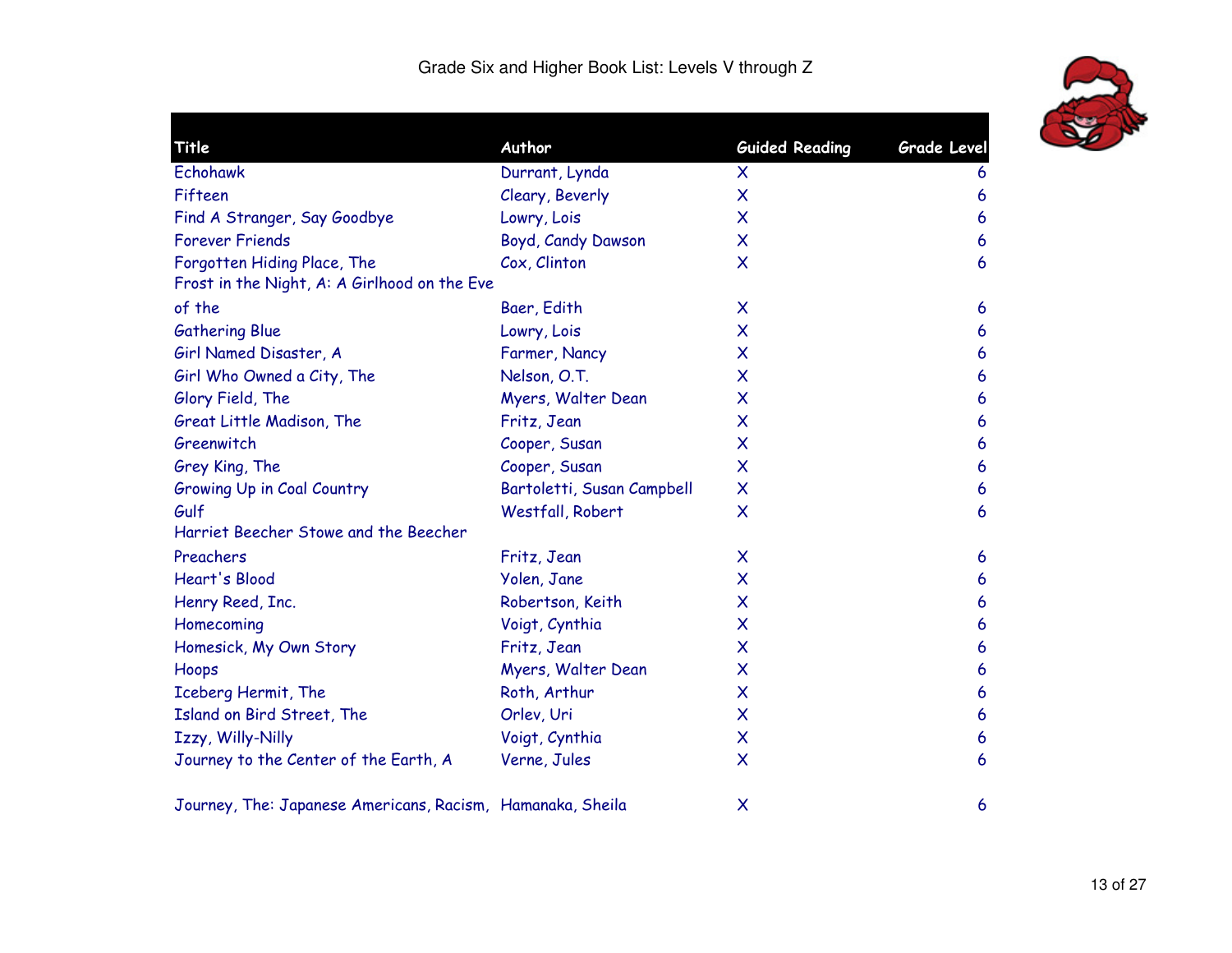

| Title                                                                 | Author               | <b>Guided Reading</b>     | <b>Grade Level</b> |
|-----------------------------------------------------------------------|----------------------|---------------------------|--------------------|
| Katarina                                                              | Winter, Kathryn      | X                         | 6                  |
| Knot in the Grain (and Other Stories)                                 | McKinley, Robin      | X                         | 6                  |
| Langston Hughes: An Illustrated Edition                               | Meltzer, Milton      | $\boldsymbol{\mathsf{x}}$ | 6                  |
| Let the Circle Be Unbroken<br>Letters From a Slave Girl: The Story of | Taylor, Mildred      | $\boldsymbol{\mathsf{X}}$ | 6                  |
| Harriet Jacobs X                                                      | Lyons, Mary          | X                         | 6                  |
| Looking Back, A Book of Memories                                      | Lowry, Lois          | $\boldsymbol{\mathsf{x}}$ | 6                  |
| M.C. Higgins the Great                                                | Hamilton, Virginia   | $\boldsymbol{\mathsf{x}}$ | 6                  |
| Make Way for Sam Houston                                              | Fritz, Jean          | $\boldsymbol{\mathsf{X}}$ | 6                  |
| Mandela, Nelson No Easy Walk To Freedom Denenberg, Barry              |                      | $\boldsymbol{\mathsf{x}}$ | 6                  |
| Master Puppeteer, The                                                 | Paterson, Katherine  | $\boldsymbol{\mathsf{x}}$ | 6                  |
| Maura's Angel                                                         | Banks, Lynne Reid    | X                         | 6                  |
| Maya Angelou: Journey of the Heart                                    | Pettit, Jayne        | $\boldsymbol{\mathsf{x}}$ | 6                  |
| <b>Memories of Anne Frank</b>                                         | Gold, Alison Leslie  | $\boldsymbol{\mathsf{x}}$ | 6                  |
| Midwife's Apprentice, The                                             | Cushman, Karen       | $\boldsymbol{\mathsf{X}}$ | $\boldsymbol{6}$   |
| Miracle Worker, The                                                   | Gibson, William      | $\boldsymbol{\mathsf{X}}$ | 6                  |
| Moving Mama to Town                                                   | Young, Ronder Thomas | X                         | 6                  |
| My Brother is a Superhero<br>Nelson Mandela: South Africa's Silent    | Sheldon, Dyan        | $\boldsymbol{\mathsf{x}}$ | 6                  |
| <b>Voice of Protest</b>                                               | Hargrove, Jim        | $\boldsymbol{\mathsf{X}}$ | 6                  |
| Not Guilty                                                            | Sullivan, George     | $\boldsymbol{\mathsf{x}}$ | 6                  |
| Novio Boy                                                             | Soto, Gary           | $\boldsymbol{\mathsf{X}}$ | 6                  |
| <b>Oddballs</b>                                                       | Sleator, William     | $\boldsymbol{\mathsf{x}}$ | 6                  |
| One More River to Cross                                               | Haskins, Jim         | X                         | 6                  |
| One Who Came Back, The                                                | Mazzio, Joann        | $\boldsymbol{\mathsf{X}}$ | 6                  |
| Out of the Dust                                                       | Hesse, Karen         | X                         | 6                  |
| Over Sea, Under Stone                                                 | Cooper, Susan        | X                         | 6                  |
| Place To Hide, A                                                      | Petit, Jayne         | $\boldsymbol{\mathsf{X}}$ | 6                  |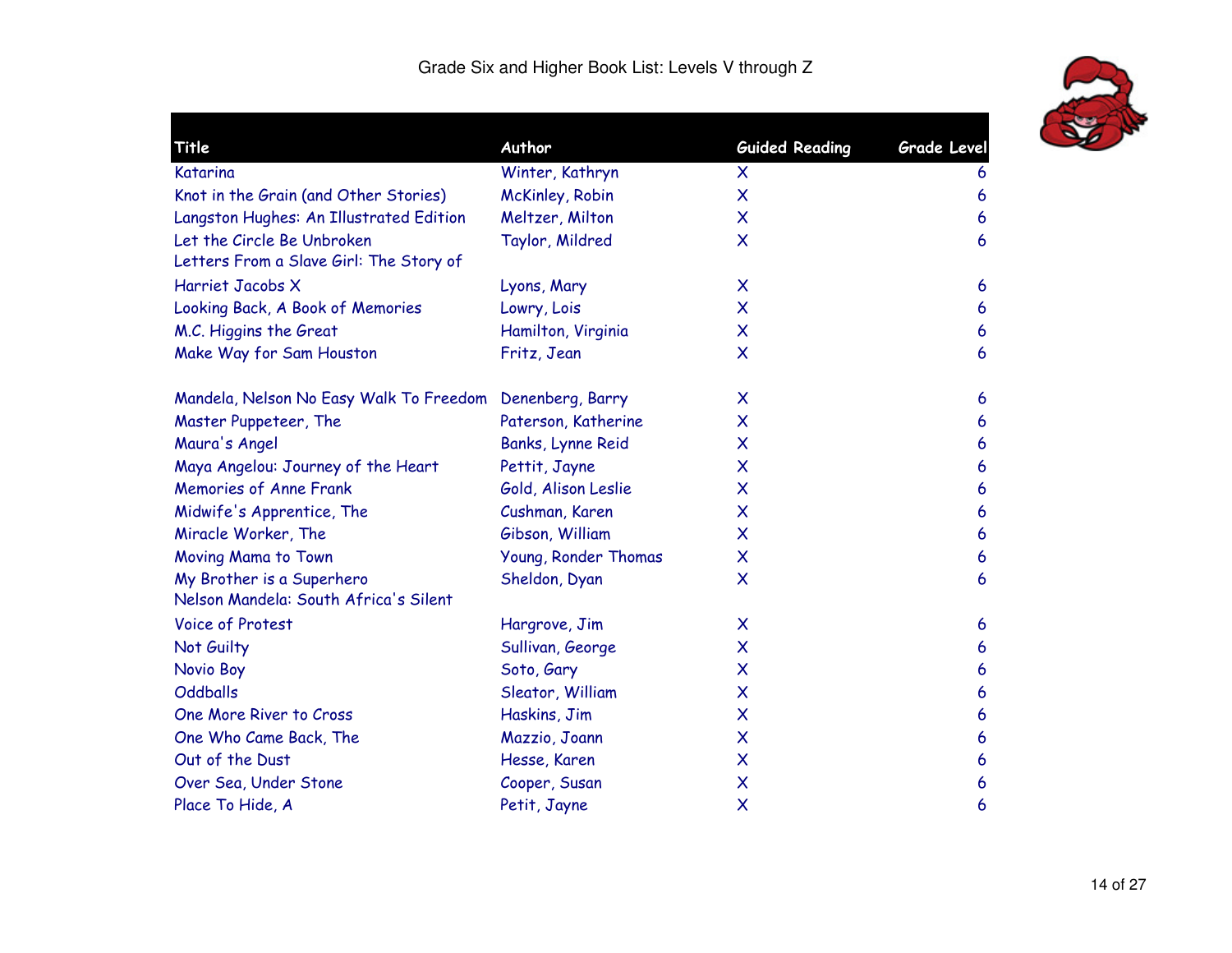

| <b>Title</b>                                                                    | Author                    | <b>Guided Reading</b>     | <b>Grade Level</b> |
|---------------------------------------------------------------------------------|---------------------------|---------------------------|--------------------|
| Rain Ghost, The                                                                 | Kilworth, Garry           | X                         | 6                  |
| Road to Memphis, The                                                            | Taylor, Mildred           | $\boldsymbol{\mathsf{x}}$ | 6                  |
| Sarah Bishop                                                                    | O'Dell, Scott             | $\boldsymbol{\mathsf{X}}$ | 6                  |
| Seaward                                                                         | Cooper, Susan             | $\boldsymbol{\mathsf{x}}$ | 6                  |
| Somehow Tenderness Survives: Stories of                                         | Rochman, Hazel            | $\boldsymbol{\mathsf{X}}$ | 6                  |
| Streams of Babel*                                                               | Plum-Ucci, Carol          | $\boldsymbol{\mathsf{x}}$ | 6                  |
| Teen, Inc.*                                                                     | Petrucha, Stefan          | $\boldsymbol{\mathsf{x}}$ | 6                  |
| Ties That Bind, Ties That Break                                                 | Namioka, Lensey           | $\boldsymbol{\mathsf{X}}$ | 6                  |
| Traitor: The Case of Benedict Arnold                                            | Fritz, Jean               | $\boldsymbol{\mathsf{x}}$ | 6                  |
| <b>Tuck Everlasting</b>                                                         | <b>Babbitt, Natalie</b>   | $\boldsymbol{\mathsf{x}}$ | 6                  |
| Tucker's Countryside                                                            | Selden, George            | $\boldsymbol{\mathsf{X}}$ | 6                  |
| <b>When Plague Strikes</b>                                                      | Giblin, James Cross       | $\boldsymbol{\mathsf{x}}$ | 6                  |
| Where the Red Fern Grows                                                        | Rawls, Wilson             | $\boldsymbol{\mathsf{X}}$ | 6                  |
| Yearling, The                                                                   | Rawlings, Marjorie Kinnan | $\boldsymbol{\mathsf{X}}$ | 6                  |
| <b>Young Joan</b>                                                               | Dana, Barbara             | $\boldsymbol{\mathsf{x}}$ | 6                  |
| Young Land Lords, The                                                           | Myers, Walter Dean        | $\boldsymbol{\mathsf{x}}$ | 6                  |
| Ztata's Diary                                                                   | Filipovic, ZIata          | $\boldsymbol{\mathsf{x}}$ | 6                  |
| Alida's Song                                                                    | Paulsen, Gary             | X                         | 6.5                |
| Among the Volcanoes                                                             | Castaneda, Omar S.        | X                         | 6.5                |
| Anne Frank: The Diary of a Young Girl<br>Anthony Burns: Defeat and Triumph of a | Frank, Anne               | $\boldsymbol{\mathsf{X}}$ | 6.5                |
| <b>Fugitive Slave Y</b>                                                         | Hamilton, Virginia        | X                         | 6.5                |
| Avion My Uncle Flew, The                                                        | Fisher, Cyrus             | $\boldsymbol{\mathsf{x}}$ | 6.5                |
| <b>Black Pioneers of Science and Invention</b>                                  | Haber, Louis              | X                         | 6.5                |
| Blue Sword, The                                                                 | McKinley, Robin           | $\boldsymbol{\mathsf{x}}$ | 6.5                |
| Borning Room, The                                                               | Fleischman, Paul          | $\boldsymbol{\mathsf{x}}$ | 6.5                |
| Boy Who Reversed Himself, The                                                   | Sleator, William          | X                         | 6.5                |
| <b>Bull Run</b>                                                                 | Fleischman, Paul          | $\boldsymbol{\mathsf{x}}$ | 6.5                |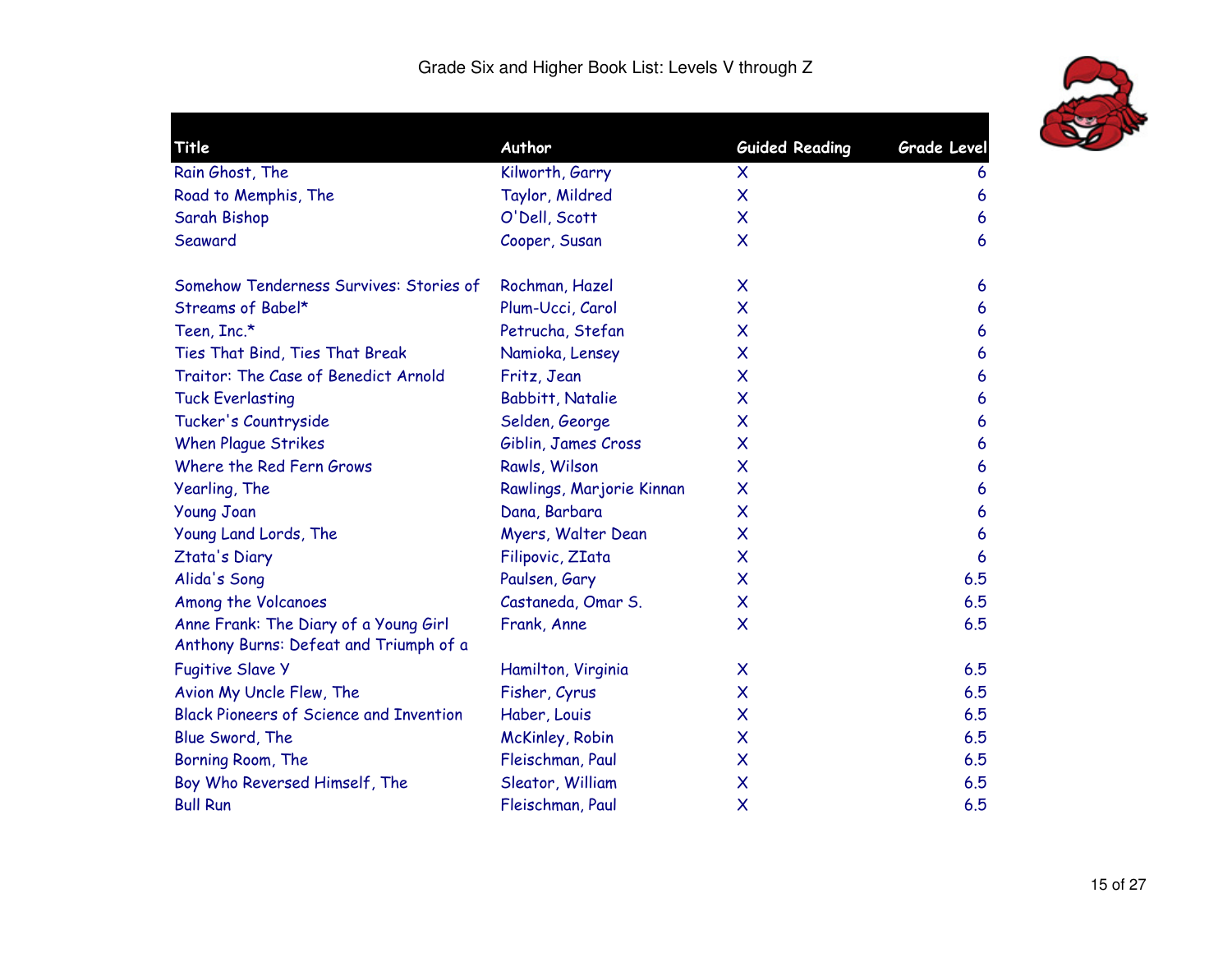

| Title                                                            | Author                     | <b>Guided Reading</b>     | <b>Grade Level</b> |
|------------------------------------------------------------------|----------------------------|---------------------------|--------------------|
| Carry on, Mr. Bowditch                                           | Latham, Jean Lee           | $\boldsymbol{\mathsf{X}}$ | 6.5                |
| <b>Cesar Chavez</b>                                              | Rodriguez, Consuelo        | $\boldsymbol{\mathsf{X}}$ | 6.5                |
| Children of the Dust Bowl                                        | Stanley, Jerry             | $\boldsymbol{\mathsf{X}}$ | 6.5                |
| Cookcamp, The                                                    | Paulsen, Gary              | $\boldsymbol{\mathsf{X}}$ | 6.5                |
| Count Karlstein                                                  | Pullman, Philip            | $\boldsymbol{\mathsf{X}}$ | 6.5                |
| Day Martin Luther King, Jr., Was Shot, The Haskins, Jim          |                            | $\boldsymbol{\mathsf{X}}$ | 6.5                |
| Diary of Anne Frank, The                                         | Frank, Anne                | $\boldsymbol{\mathsf{X}}$ | 6.5                |
| Fast Sam, Cool Clyde, and Stuff                                  | Myers, Walter Dean         | X                         | 6.5                |
| Fire in the Hills                                                | Myers, Anna                | X                         | 6.5                |
| First On The Moon                                                | Helmer, Barbara            | $\boldsymbol{\mathsf{X}}$ | 6.5                |
| Five Little Peppers and How They Grew                            | Sidney, Margaret           | $\boldsymbol{\mathsf{X}}$ | 6.5                |
| For The Life of Laetitia                                         | Hodge, Merle               | $\boldsymbol{\mathsf{X}}$ | 6.5                |
| Get On Out of Here, Philip Hall                                  | Greene, Bette              | $\boldsymbol{\mathsf{X}}$ | 6.5                |
| Giver, The                                                       | Lowry, Lois                | $\boldsymbol{\mathsf{X}}$ | 6.5                |
| Great Interactive Dream Machine, The                             | Peck, Richard              | $\boldsymbol{\mathsf{X}}$ | 6.5                |
| House of Many Ways*<br>I Have Lived a Thousand Years: Growing Up | Jones, Diana Wynne         | $\boldsymbol{\mathsf{X}}$ | 6.5                |
| $\mathsf{I}$<br><b>Instead of Three Wishes: Magical Short</b>    | Bitton-Jackson, Livia      | X                         | 6.5                |
| <b>Stories</b>                                                   | Turner, Megan Whalen       | X                         | 6.5                |
| Jackaroo                                                         | Voigt, Cynthia             | $\boldsymbol{\mathsf{X}}$ | 6.5                |
| Jacob's Rescue: A Holocaust Story                                | Drucker, M. & Halperin, M. | $\boldsymbol{\mathsf{X}}$ | 6.5                |
| Jazz Kid, The                                                    | Collier, James Lincoln     | $\boldsymbol{\mathsf{X}}$ | 6.5                |
| Jesse                                                            | Soto, Gary                 | $\boldsymbol{\mathsf{X}}$ | 6.5                |
| Life and Death of Martin Luther King,                            |                            |                           |                    |
| Jr., The                                                         | Haskins, James             | X                         | 6.5                |
| Living Up The Street                                             | Soto, Gary                 | $\boldsymbol{\mathsf{X}}$ | 6.5                |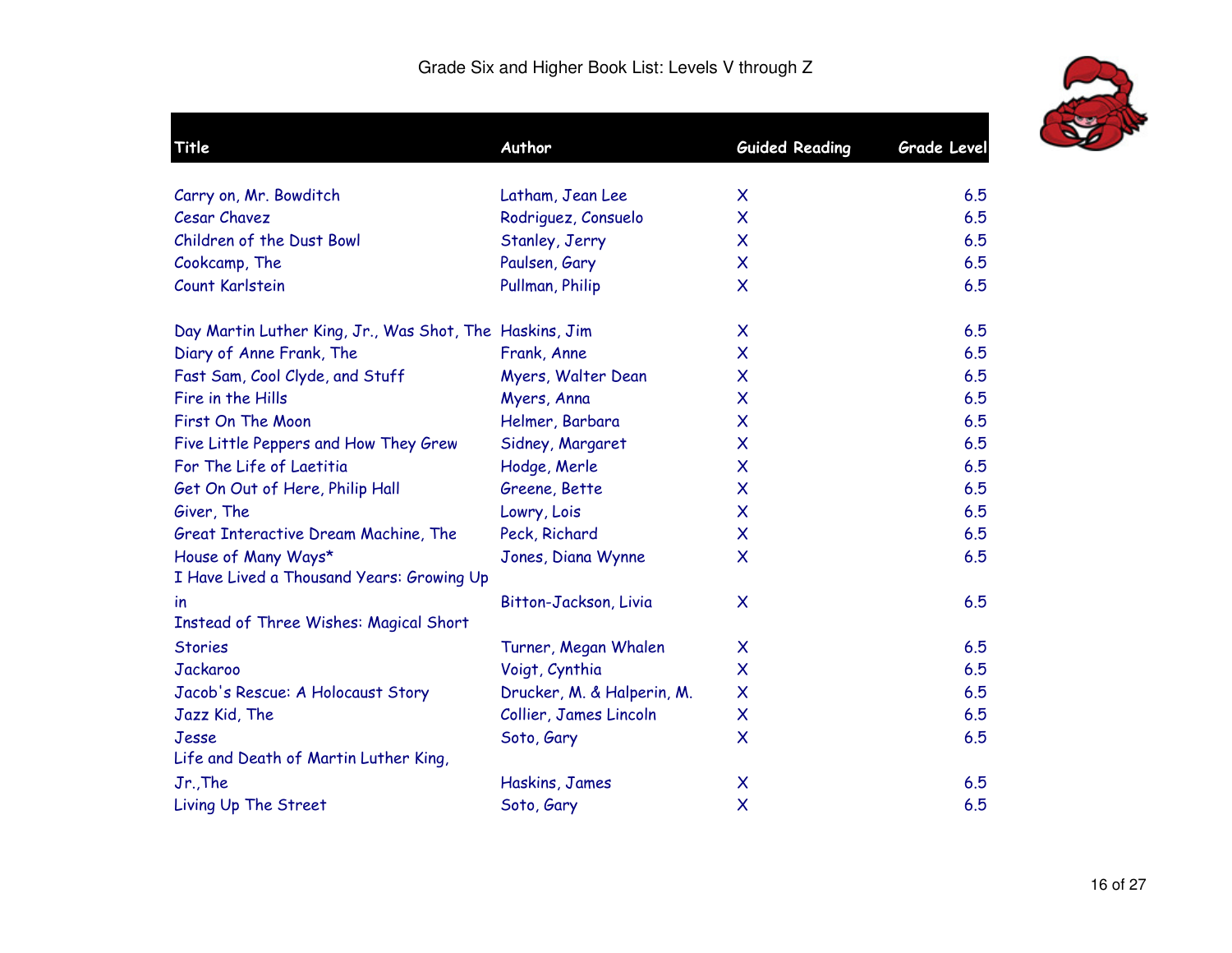

| Title                                   | Author                     | <b>Guided Reading</b>     | Grade Level |
|-----------------------------------------|----------------------------|---------------------------|-------------|
| Lost in Cyberspace                      | Peck, Richard              | $\boldsymbol{\mathsf{X}}$ | 6.5         |
| Love from Your Friend, Hannah           | Skolsky, Mindy Warshaw     | $\boldsymbol{\mathsf{X}}$ | 6.5         |
| Moffats, The                            | Estes, Eleanor             | X                         | 6.5         |
| Mo's-Flowcr                             | Jacques, Brian             | X                         | 6.5         |
| New Kids In Town                        | Bode, Janet                | X                         | 6.5         |
| Night of the Chupacabras                | Lee, Marie G.              | $\boldsymbol{\mathsf{X}}$ | 6.5         |
| Night the Heads Came, The               | Sleator, William           | $\boldsymbol{\mathsf{X}}$ | 6.5         |
| Nissa's Place                           | LaFaye, A.                 | $\boldsymbol{\mathsf{X}}$ | 6.5         |
| Now Is Your Time! The African-American  |                            |                           |             |
| Struggle                                | Myers, Walter Dean         | X                         | 6.5         |
| One Bird                                | Mori, Kyoko                | X                         | 6.5         |
| One Fat Summer                          | Lipsyte, Robert            | X                         | 6.5         |
| Only Earth and Sky Last Forever         | <b>Benchley, Nathaniel</b> | X                         | 6.5         |
| <b>Ordinary Miracles</b>                | Tolan, Stephanie S.        | $\boldsymbol{\mathsf{X}}$ | 6.5         |
| Outcast of Redwall, The                 | Jacques, Brian             | X                         | 6.5         |
| Philip Hall Likes Me. I Reckon Maybe.   | Greene, Bette              | X                         | 6.5         |
| Place to Call Home, A                   | Koller, Jackie French      | $\boldsymbol{\mathsf{X}}$ | 6.5         |
| Pushcart War, The                       | Merrill, Jean              | X                         | 6.5         |
| Ruby and the Smoke, The                 | Pullman, Phillip           | X                         | 6.5         |
| Sacajawea                               | Bruchac, Joseph            | $\boldsymbol{\mathsf{X}}$ | 6.5         |
| Salamandastron                          | Jacques, Brian             | $\boldsymbol{\mathsf{X}}$ | 6.5         |
| Sons of Liberty                         | Griffin, Adele             | $\boldsymbol{\mathsf{X}}$ | 6.5         |
| Stories of the North                    | London, Jack               | $\boldsymbol{\mathsf{X}}$ | 6.5         |
| <b>Strawberry Hill</b>                  | LaFaye, A.                 | $\boldsymbol{\mathsf{X}}$ | 6.5         |
| Three Investigators, The Mystery of the |                            |                           |             |
| <b>Fiery Eye</b>                        | Arthur, Robert             | $\boldsymbol{\mathsf{X}}$ | 6.5         |
| <b>Toning The Sweep</b>                 | Johnson, Angela            | $\boldsymbol{\mathsf{X}}$ | 6.5         |
| Walk in My World, A                     | Mazer, Anne                | $\boldsymbol{\mathsf{X}}$ | 6.5         |
| <b>Watership Down</b>                   | Adams, Richard             | $\boldsymbol{\mathsf{X}}$ | 6.5         |
|                                         |                            |                           |             |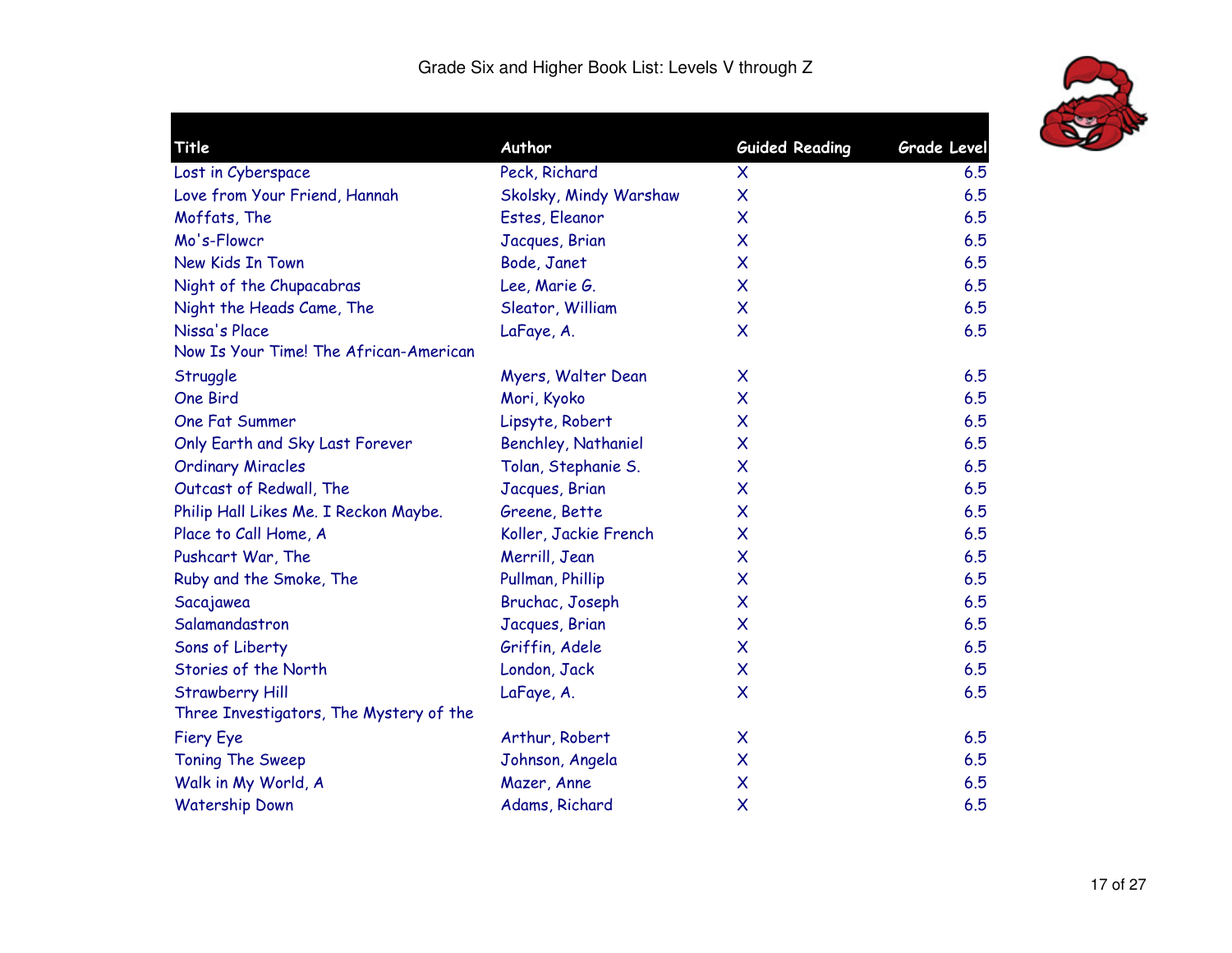

| Grade Level |
|-------------|
| 6.5         |
| 6.5         |
| 6.5         |
| 6.5         |
| 6.5         |
|             |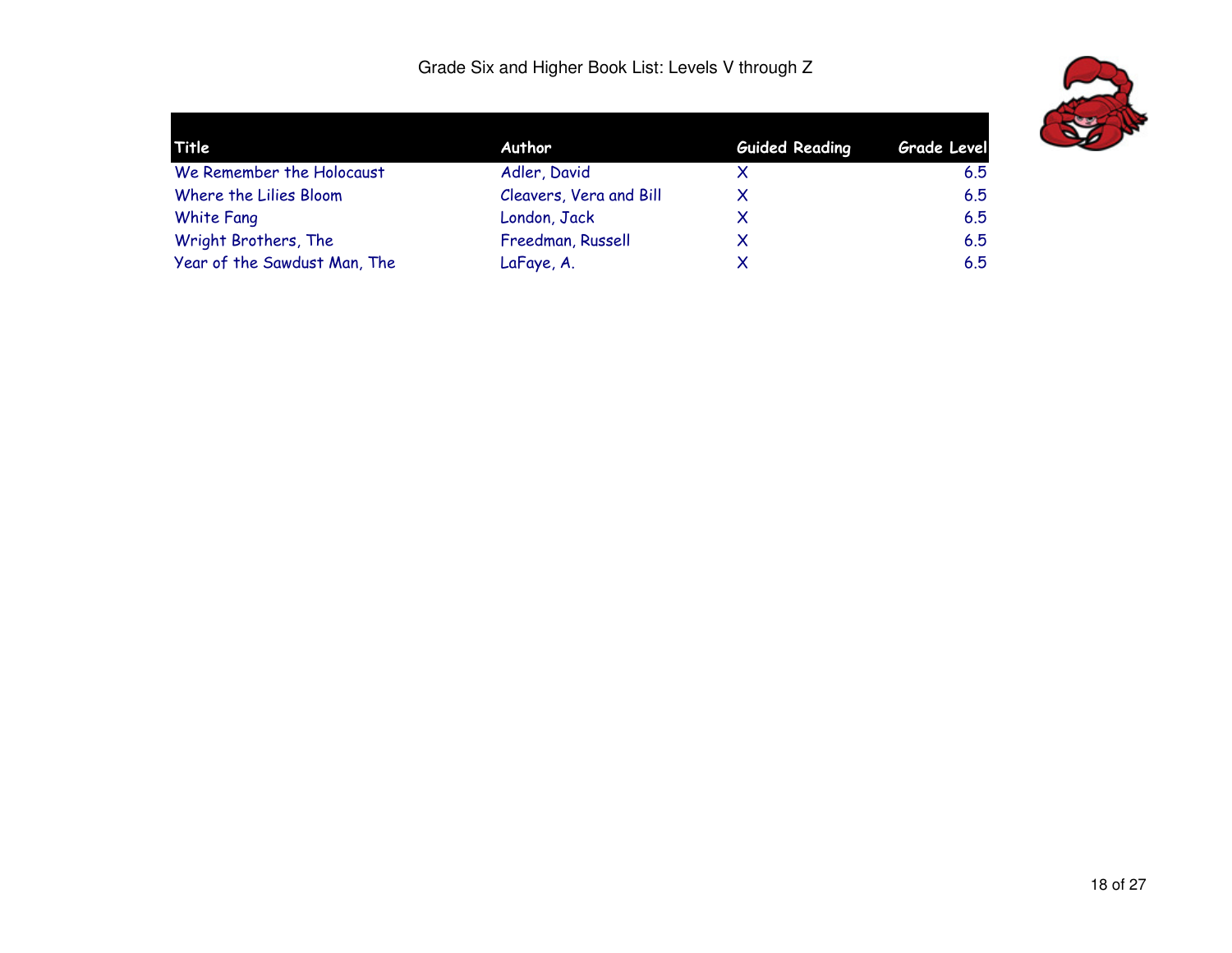

| Title                                                           | Author                    | <b>Guided Reading</b> | <b>Grade Level</b> |
|-----------------------------------------------------------------|---------------------------|-----------------------|--------------------|
| Level Y                                                         |                           |                       |                    |
| 40 Nights To Knowing the Sky                                    | Schaaf, Fred,             | y                     | 7                  |
| Abe Lincoln: Log Cabin To White House                           | North, Sterling           | У                     | $\overline{7}$     |
| Absolute Brightness*                                            | Lecesne, James            | y                     | 7.5                |
| <b>Across Five Aprils</b>                                       | Hunt, Irene               | y                     | $\overline{7}$     |
| Adventures of Huckleberry Finn, The                             | Twain, Mark               | у                     | $\overline{7}$     |
| Adventures of Tom Sawyer, The                                   | Twain, Mark               | у                     | $\overline{7}$     |
| After the Rain                                                  | Mazer, Norma Fox          | У                     | $\overline{7}$     |
| Amber Spyglass, The<br>American Eyes: New Asian-American Short  | Pullman, Phillip          | у                     | $\overline{7}$     |
| <b>Stories</b>                                                  | Carlson, Lori M.          | y                     | $\overline{7}$     |
| Among the Hidden<br>An Ancient Heritage: The Arab-American      | Haddix, Margaret Peterson | У                     | $\overline{7}$     |
| Minority                                                        | Ashabranner, Brent        | у                     | 7                  |
| An Island Like You: Stories of the Barrio                       | Cofer, Judith Ortiz       | у                     | $\overline{7}$     |
| <b>Animal Farm</b>                                              | Orwell, George            | y                     | $\overline{7}$     |
| Annie John                                                      | Kincaid, Jamaica          | y                     | $\overline{7}$     |
| <b>Baby-Snatcher</b>                                            | Terris, Susan             | y                     | $\overline{7}$     |
| Between Earth and Sky: Legends of Native                        | Bruchac, Joseph           | y                     | $\overline{7}$     |
| <b>Beyond Belief</b>                                            | Steiger, Brad             | у                     | $\overline{7}$     |
| Beyond the Myth: The Story of Joan of Arc Brooks, Polly Schoyer |                           | y                     | 7                  |
| <b>Black Boy</b>                                                | Wright, Richard           | y                     | $\overline{7}$     |
| Bless Me, Ultima                                                | Anaya, Rudolfo            | У                     | 7                  |
| Bowman's Store: A Journey to Myself                             | Bruchac, Joseph           | у                     | 7                  |
| <b>Brian's Song</b>                                             | <b>Blinn, William</b>     | У                     | $\overline{7}$     |
| Broken Bridge, The                                              | Pullman, Philip           | у                     | 7                  |
| <b>Brother To Shadows</b>                                       | Norton, Andre             | у                     | $\overline{7}$     |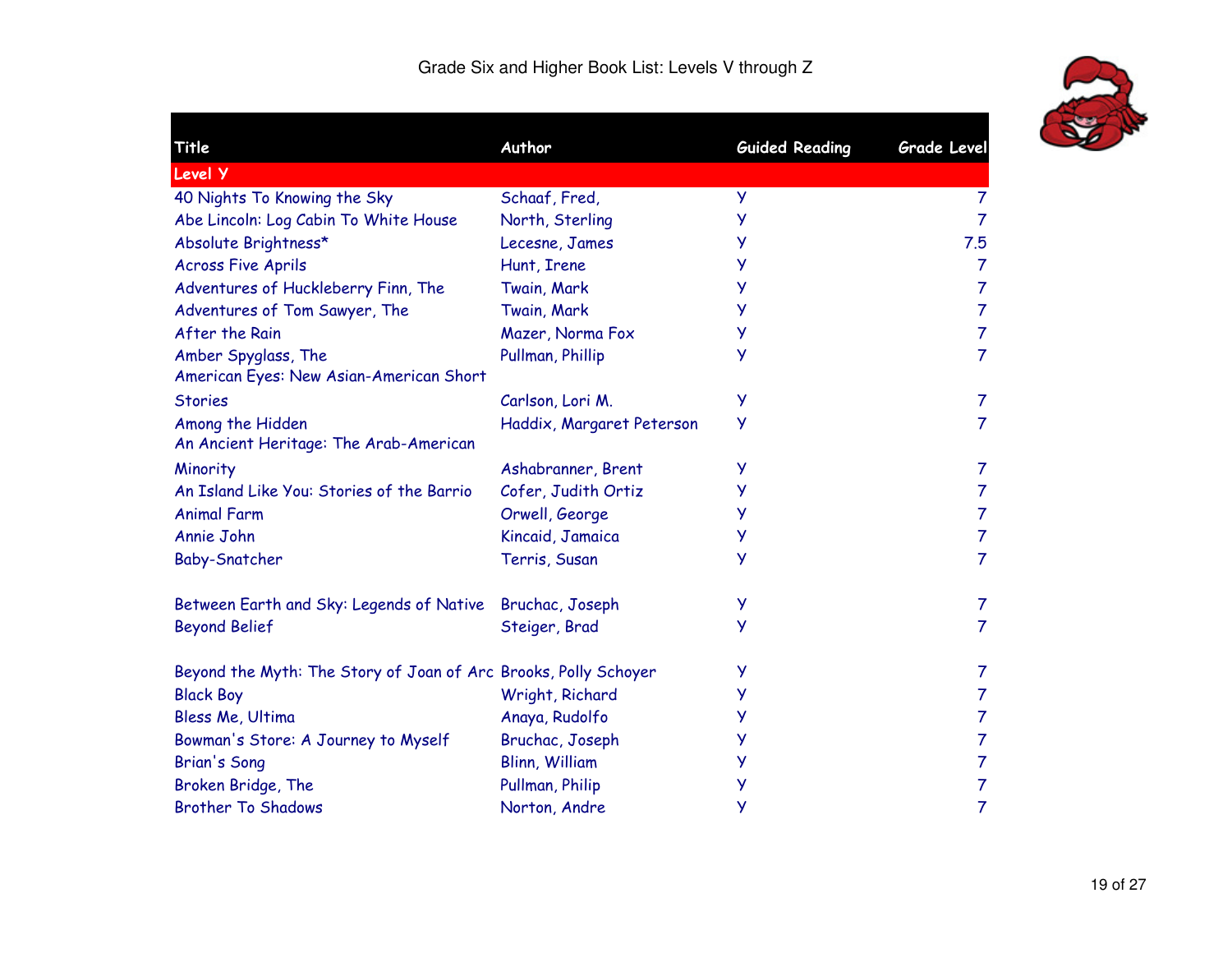

| Title                                   | Author                      | <b>Guided Reading</b> | Grade Level    |
|-----------------------------------------|-----------------------------|-----------------------|----------------|
| Cage, The                               | Sender, Ruth Minsky         | У                     |                |
| Chameleon*                              | Smith, Charles R.           | У                     | 7              |
| Circle of Quiet, A                      | L'Engle, Madeleine          | У                     | $\overline{7}$ |
| Clockwork                               | Pullman, Philip             | У                     | 7              |
| Curse Dark as Gold, A                   | <b>Bunce, Elizabeth</b>     | У                     | 7              |
| Contender, The                          | Lipsyte, Robert             | у                     | $\overline{7}$ |
| Dark Dude*                              | Hijuelos, Oscar             | у                     | 7.5            |
| Day No Pigs Would Die, A                | Peck, Sylvia                | У                     | $\overline{7}$ |
| <b>Detective Stories</b>                | P ullman, P hilip           | у                     | $\overline{7}$ |
| Earthborn                               | Card, Orson Scott           | у                     | $\overline{7}$ |
| Earthfall                               | Card, Orson Scott           | У                     | $\overline{7}$ |
| <b>EL Bronx Remembered</b>              | Mohr, Nicholasa             | у                     | $\overline{7}$ |
| Ellie                                   | Borntrager, Mary Christner  | у                     | $\overline{7}$ |
| Eva                                     | Dickinson, Eva              | У                     | $\overline{7}$ |
| <b>Farewell to Manzanar</b>             | Houston, Jeanne Wakatsuki 8 | y                     | $\overline{7}$ |
| Farthest Shore, The                     | Le Guin, Ursula             | У                     | $\overline{7}$ |
| Flowers For Algernon                    | Keyes, Daniel               | у                     | $\overline{7}$ |
| Forged By Fire                          | Draper, Sharon M.           | У                     | $\overline{7}$ |
| Friends, The                            | Guy, Rosa                   | у                     | 7              |
| From the Notebooks of Melanin Sun       | Woodson, Jacqueline         | y                     | $\overline{7}$ |
| Gentlehands                             | Kerr, M. E.                 | у                     | $\overline{7}$ |
| Get Well Soon*                          | Halpern, Julie              | у                     | $\overline{7}$ |
| Ghost's Child*                          | Hartnett, Sonya             | у                     | $\overline{7}$ |
| Golden Compass, The                     | Pullman, Philip             | у                     | 7              |
| Good Night, Mr. Tom                     | Magorian, Michelle          | у                     | 7              |
| Graveyard Book, The*                    | Gaiman, Neil                | у                     | $\overline{7}$ |
| Gray Heroes Elder Tales from Around the |                             |                       |                |
| World                                   | Yolen, Jane                 | у                     | 7              |
| Great Chicago Fire, 1871, The           | Massie, Elizabeth           | у                     | 7              |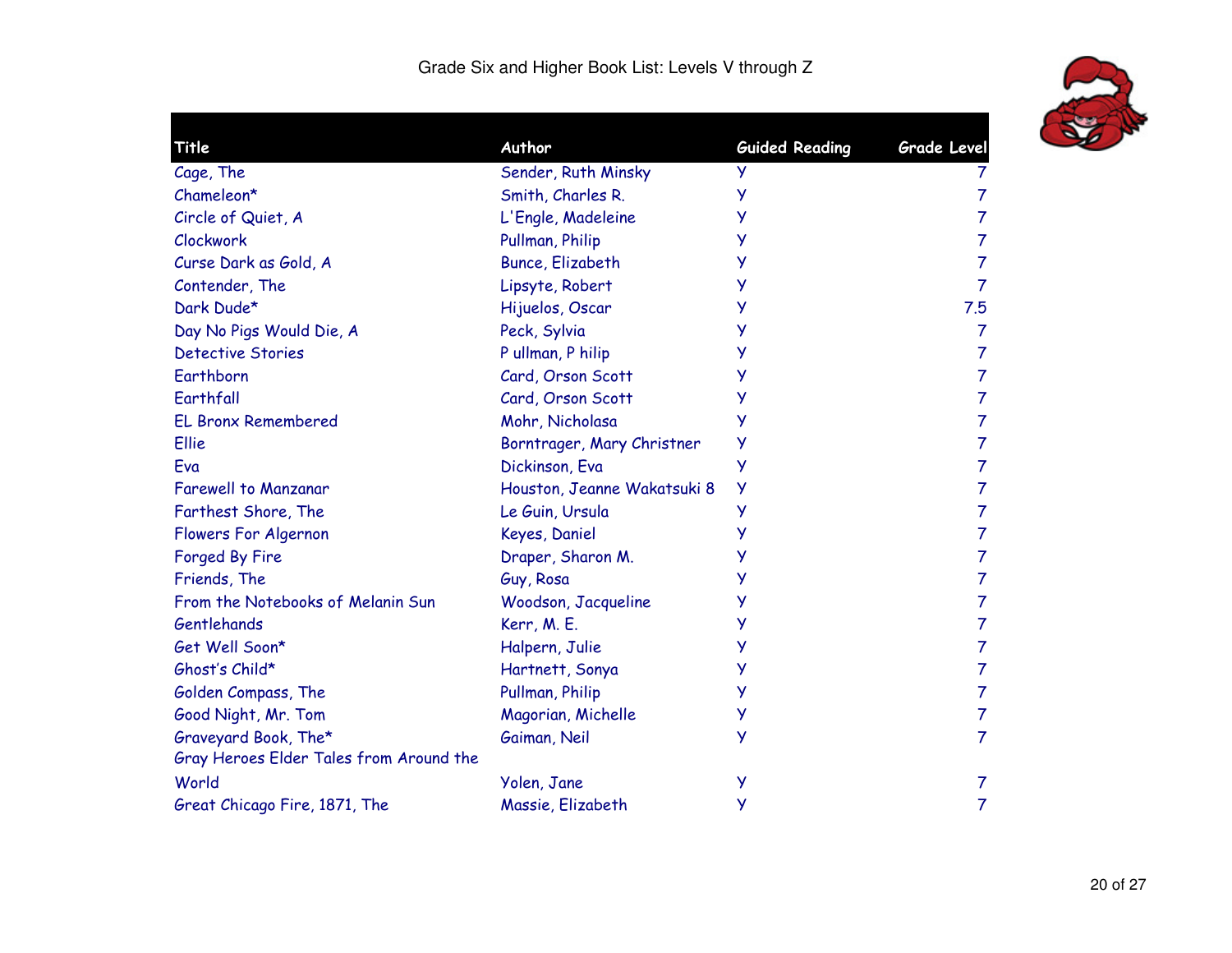

| Title                                    | Author                     | <b>Guided Reading</b> | <b>Grade Level</b> |
|------------------------------------------|----------------------------|-----------------------|--------------------|
| Great Escapes of World War 11            | Sullivan, George           | У                     | T                  |
| Hanged Man, The                          | Block, Francesca Lia       | у                     | 7                  |
| Hanged Man, The                          | Block, Francesca Lia       | у                     | 7                  |
| Hero and the Crown, The                  | McKinley, Robin            | y                     | 7                  |
| Hobbit, The                              | Tolkien, J.R.R             | У                     | 7                  |
| <b>House of Stairs</b>                   | Sleator, William           | y                     | $\overline{7}$     |
| How They Met, And Other Stories*         | Levithan, David            | У                     | 7.5                |
| I Am the Cheese                          | Cormier, Robert            | У                     | $\overline{7}$     |
| In Short: A Collection of Brief Creative |                            |                       |                    |
| Nonfiction                               | Kitchen, J. & Jones, M. P. | Y                     | 7                  |
| <b>Inn Keepers Apprentice</b>            | Say, Allen                 | y                     | $\overline{7}$     |
| <b>Invincible Louisa</b>                 | Meigs, Cornelia            | У                     | 7                  |
| <b>Ironman</b>                           | Crutcher, Chris            | у                     | 7                  |
| <b>Irrational Season, The</b>            | L'Engle, Madeleine         | y                     | 7                  |
| It Was On Fire When I Lay Down On It     | Fulghum, Robert            | у                     | 7                  |
| Jazmin's Notebook                        | Grimes, Nikki              | у                     | $\overline{7}$     |
| Keeping Days, The                        | Johnston, Norma            | У                     | $\overline{7}$     |
| King of Shadows                          | Cooper, Susan              | У                     | 7                  |
| Lady with the Hat, The                   | Orlev, Uri                 | y                     | $\overline{7}$     |
| Lavinia*                                 | Le Guin, Ursula K.         | У                     | 7.5                |
| <b>Leaving Home</b>                      | Keillor, Garrison          | У                     | $\overline{7}$     |
| Leaving Home: 15 Distinguished Authors   |                            |                       |                    |
| <b>Explore</b>                           | Rochman, H. & McCampbel    | У                     | $\overline{7}$     |
| Lion Tamer's Daughter, The- And Other    |                            |                       |                    |
| <b>Stories</b>                           | Dickinson, Peter           | y                     | 7                  |
| Lord of the Rings, The                   | Token, J. R. R.            | у                     | $\overline{7}$     |
| Louis Armstrong                          | Brown, Sandford            | У                     | 7                  |
| Make Lemonade*                           | Wolff, Virginia Euwer      | у                     | 7.5                |
| <b>Mariel of Redwall</b>                 | Jacques, Brian             | y                     | $\overline{7}$     |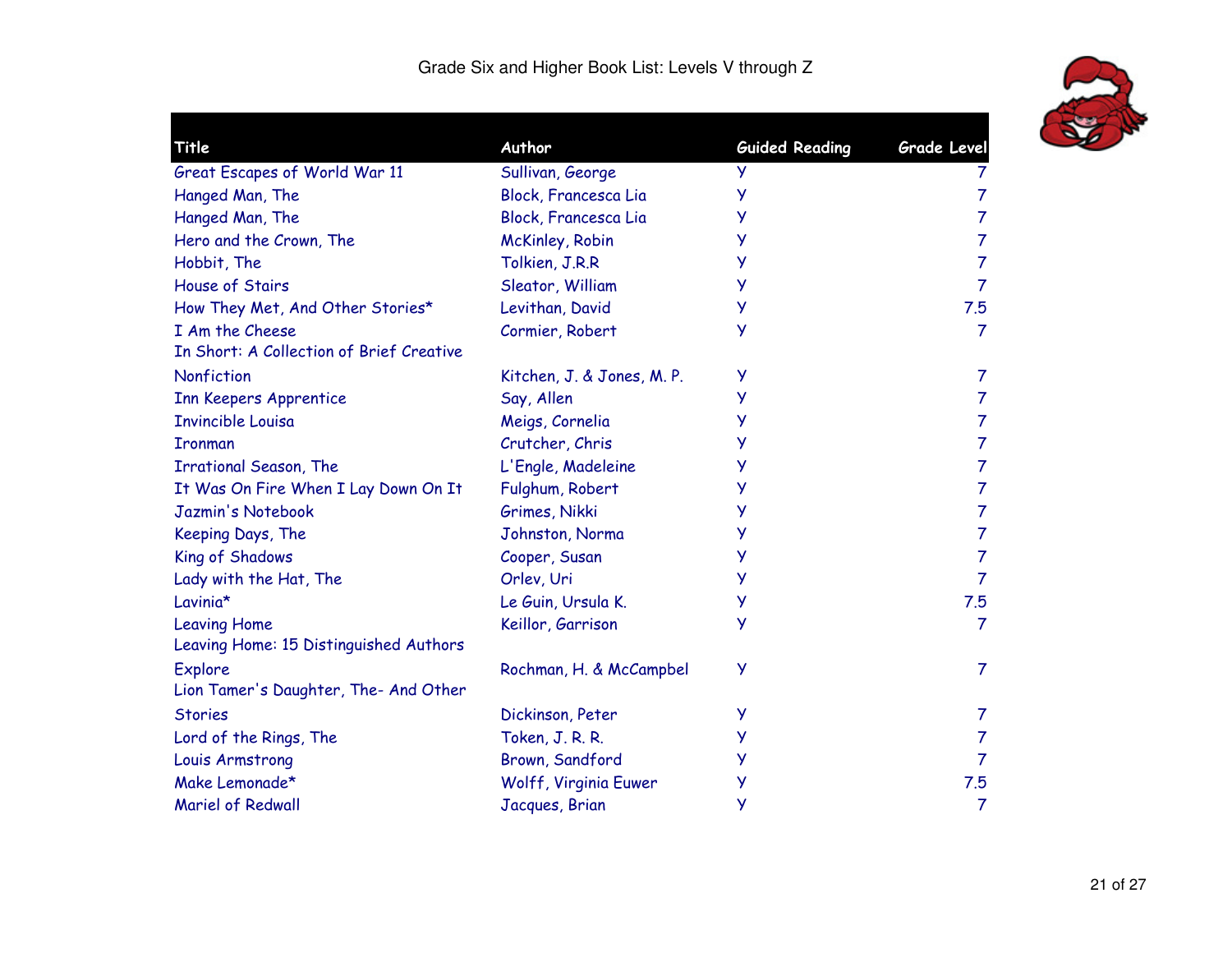

| <b>Title</b>                                              | Author               | <b>Guided Reading</b> | Grade Level    |
|-----------------------------------------------------------|----------------------|-----------------------|----------------|
| MarIfox: A Novel of Redwall                               | Jacques, Brian       | У                     | T              |
| Mattimeo: A Tale from Redwall                             | Jacques, Brian       | y                     | $\overline{7}$ |
| Mattimeo: A Tale from Redwall                             | Jacques, Brian       | У                     | $\overline{7}$ |
| Me, the Missing, and the Dead*                            | Valentine, Jenny     | у                     | 7.5            |
| Moves Make the Man, The                                   | <b>Brooks, Bruce</b> | У                     | $\overline{7}$ |
| Never Cry Wolf                                            | Mowat, Farley        | У                     | $\overline{7}$ |
| Night Terrors, Stories of Shadow and                      |                      |                       |                |
| Substance                                                 | Duncan, Lois         | y                     | 7              |
| Night the White Deer Died, The                            | Paulsen, Gary        | У                     | $\overline{7}$ |
| Nine Man Tree                                             | Peck, Robert         | y                     | $\overline{7}$ |
| No Pretty Pictures: A Child of War                        | Lobel, Anita         | У                     | $\overline{7}$ |
| No Promises in the Wind                                   | Hunt, Irene          | y                     | $\overline{7}$ |
| <b>Odder Than Ever</b>                                    | Coville, Bruce       | У                     | $\overline{7}$ |
| <b>Oddly Enough</b>                                       | Coville, Bruce       | У                     | $\overline{7}$ |
| Of Mice and Men                                           | Steinbeck, John      | У                     | $\overline{7}$ |
| On Fortune's Wheel                                        | Voigt, Cynthia       | y                     | $\overline{7}$ |
| Others See Us                                             | Sleator, William     | У                     | $\overline{7}$ |
| Outsiders, The                                            | Hinton, S.E.         | У                     | $\overline{7}$ |
| Part of the Sky, A                                        | Peck, Robert         | У                     | $\overline{7}$ |
| Pearl, The                                                | Steinbeck, John      | y                     | $\overline{7}$ |
| Pigman & Me, The                                          | Zindel, Paul         | У                     | $\overline{7}$ |
| Pigman's Legacy, The                                      | Zindel, Paul         | У                     | $\overline{7}$ |
| Planet of Junior Brown, the                               | Hamilton, Virginia   | У                     | $\overline{7}$ |
| Powerhouse, Inside a Nuclear Power Plant                  | Wilcox, Charlotte    | y                     | $\overline{7}$ |
| <b>Rabbit Hill</b><br>Red Necklace: A Story of the French | Lawson, Robert       | У                     | $\overline{7}$ |
| Revolution, The*                                          | Gardner, Sally       | У                     | 7.5            |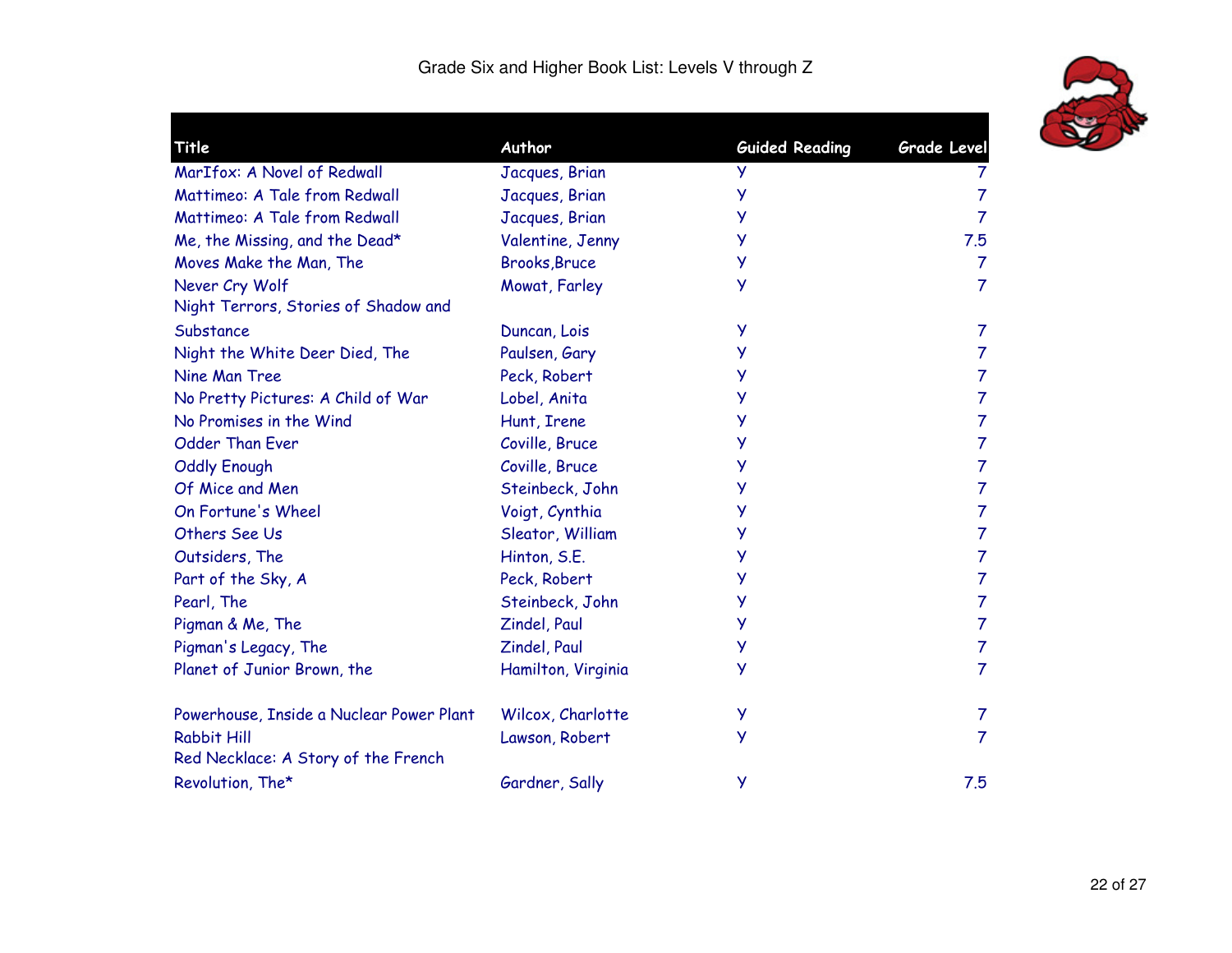

| Title                                  | Author                  | <b>Guided Reading</b> | Grade Level    |
|----------------------------------------|-------------------------|-----------------------|----------------|
| Red Scarf Girl: Memoir of the Cultural |                         |                       |                |
| Revolution                             | Jiang, Ji Li            | у                     | 7              |
| Rest Of The Story, The                 | Harvey) Jr., Paul       | У                     | $\overline{7}$ |
| Rosie the Riveter                      | Colman, Penny           | У                     | $\overline{7}$ |
| Runemarks*                             | Harris, Joanne          | у                     | 7.5            |
| Santa Clause in Baghdad*               | Marston, Elsa           | Ÿ                     | $\overline{7}$ |
| <b>Scorpions</b>                       | Myers, Walter Dean      | У                     | $\overline{7}$ |
| Sixteen Short Stories by Outstanding   |                         |                       |                |
| Writers                                | Gallo, Donald R.        | y                     | 7              |
| Shooting the Moon*                     | Dowell, Frances O'Roark | у                     | $\overline{7}$ |
| Steal Away-to Freedom                  | Armstrong, Jennifer     | У                     | $\overline{7}$ |
| Sterkarm Handshake, The                | Price, Susan            | У                     | $\overline{7}$ |
| Subtle Knife, The                      | Pullman, Philip         | У                     | $\overline{7}$ |
| Summer Life, A                         | Soto, Gary              | у                     | 7              |
| Summer of My German Soldier            | Greene, Bette           | У                     | $\overline{7}$ |
| Summer of the Great-Grandmother, The   | L'Engle, Madeleine      | У                     | $\overline{7}$ |
| Tears of a Tiger                       | Draper, Sharon M.       | У                     | $\overline{7}$ |
| Tender Morsels*                        | Lanagan, Margo          | Ÿ                     | 7.5            |
| To Be a Slave                          | Lester, Julius          | У                     | $\overline{7}$ |
| Trouble*                               | Schmidt, Gary D.        | у                     | $\overline{7}$ |
| <b>Treasure Island</b>                 | Stevenson, Robert Lewis | У                     | $\overline{7}$ |
| True Crimes and How They Were Solved   | Larsen, Anita           | У                     | $\overline{7}$ |
| <b>Two-Part Invention</b>              | L'Engle, Madeleine      | У                     | $\overline{7}$ |
| Watcher, The                           | Howe, James             | у                     | $\overline{7}$ |
| Undercover*                            | Kephart, Beth           | У                     | 7.5            |
| We Shall Not Be Moved                  | Dash, Joan              | У                     | $\overline{7}$ |
| Wizard of Earthsea, A                  | LeGuin, Ursula K.       | y                     | $\overline{7}$ |
| <b>Woman Hollering Creek</b>           | Cisneros, Sandra        | Ÿ                     | $\overline{7}$ |
| You Know Where to Find Me              | Cohn, Rachel            | У                     | $\overline{7}$ |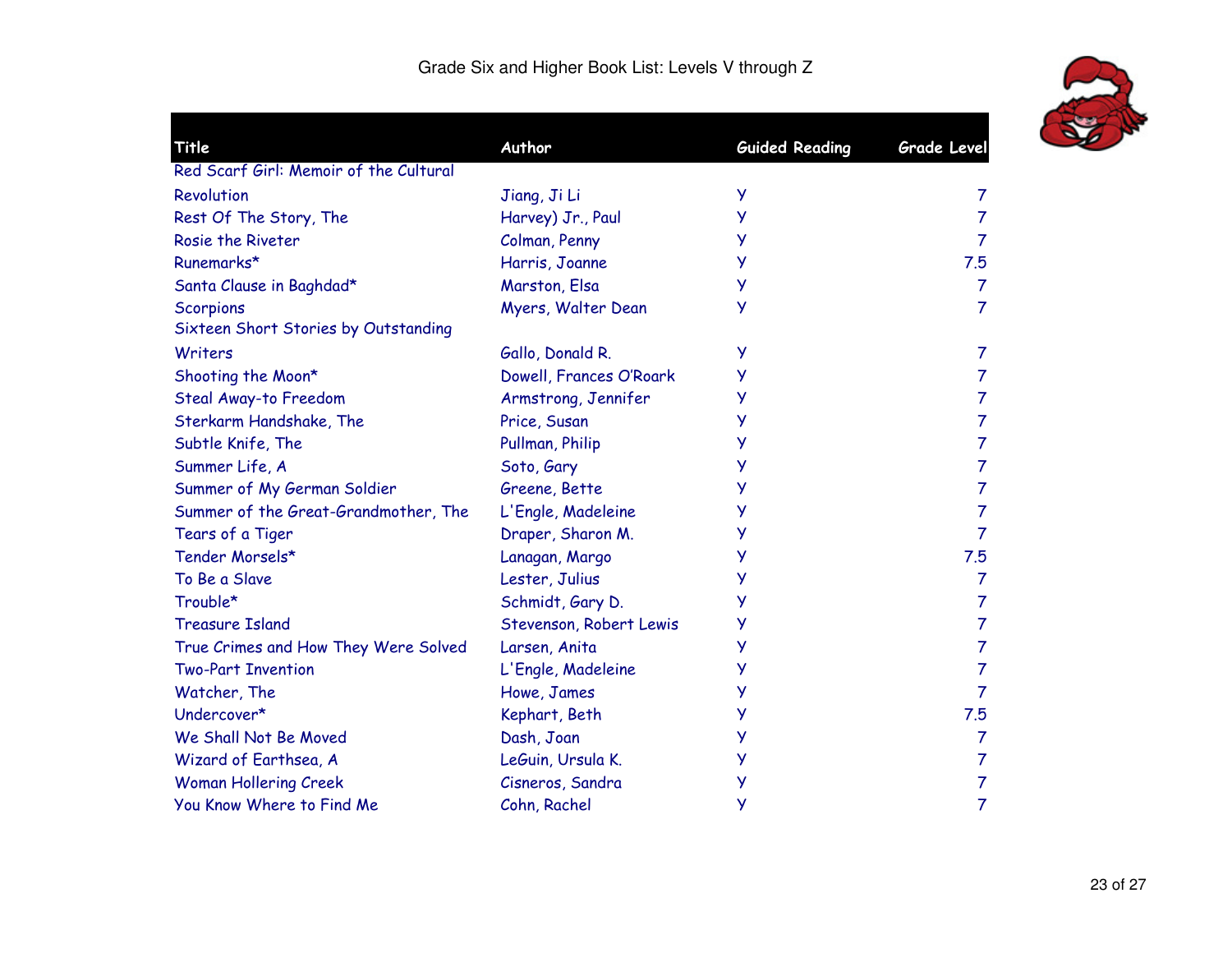

| Title                                                                         | Author                 | <b>Guided Reading</b> | <b>Grade Level</b> |
|-------------------------------------------------------------------------------|------------------------|-----------------------|--------------------|
| Level Z                                                                       |                        |                       |                    |
| Accidents May Happen: Fifty Inventions                                        |                        |                       |                    |
| Discovered by Mistake                                                         | Jones, Charlotte Foltz | Ζ                     | 8                  |
| Adventures of Robin Hood                                                      | Green, Roger Lancelyn  | Z                     | 8                  |
| <b>African Princess</b>                                                       | Hansen, Joyce          | Z                     | 8                  |
| African Voices, African Lives: Personal                                       |                        |                       |                    |
| <b>Narratives</b>                                                             |                        |                       |                    |
| From Ashwahili Village                                                        | Caplan, Pat            | $Z+$                  | 9                  |
| <b>Agnes Grey</b>                                                             | Bronte, Anne           | Ζ                     | 8                  |
| Al Capone and the Roaring Twenties<br>Alien Life: The Search for              | King, David C.         | Z                     | 8.5                |
| <b>Extraterrestrials and Beyond</b>                                           | Parker, Barry          | Ζ                     | 8.5                |
| All the King's Men                                                            | Warren, Robert Penn    | Z                     | 8                  |
| Alter of the Dead, The                                                        | Henry, James           | Ζ                     | 8                  |
| America's Dumbest Criminals: Jr. Edition<br>American Plague, An: The True and | Butler, Daniel         | Z                     | 8                  |
| Terrifying                                                                    |                        |                       |                    |
| Story of the Yellow Fever Epidemic of 1793 Murphy, Jim                        |                        | Z                     | 8.75               |
| America's Most Haunted: True Scary Places Zullo, Allan                        |                        | Ζ                     | 8.25               |
| <b>Amish Home</b>                                                             | <b>Bial, Raymond</b>   | Z                     | 8.75               |
| <b>And Condors Danced</b>                                                     | Snyder, Zilpha Keatley | Z                     | 8                  |
| Angel for Solomon Singer, An                                                  | Rylant, Cynthia        | Z                     | 8                  |
| Aquero Sisters, The                                                           | Garcia, Cristina       | Z                     | 8                  |
| At her Majesty's Request                                                      | Myers, Walter Dean     | Ζ                     | 8.25               |
|                                                                               | Schulz, Carol d. and   |                       |                    |
| A Voice from the Holocaust                                                    | Eve Nussbaun Soumerai  | Z                     | 8.5                |
| <b>Babbitt</b>                                                                | Lewis, Sinclair        | Z                     | 8                  |
|                                                                               |                        |                       |                    |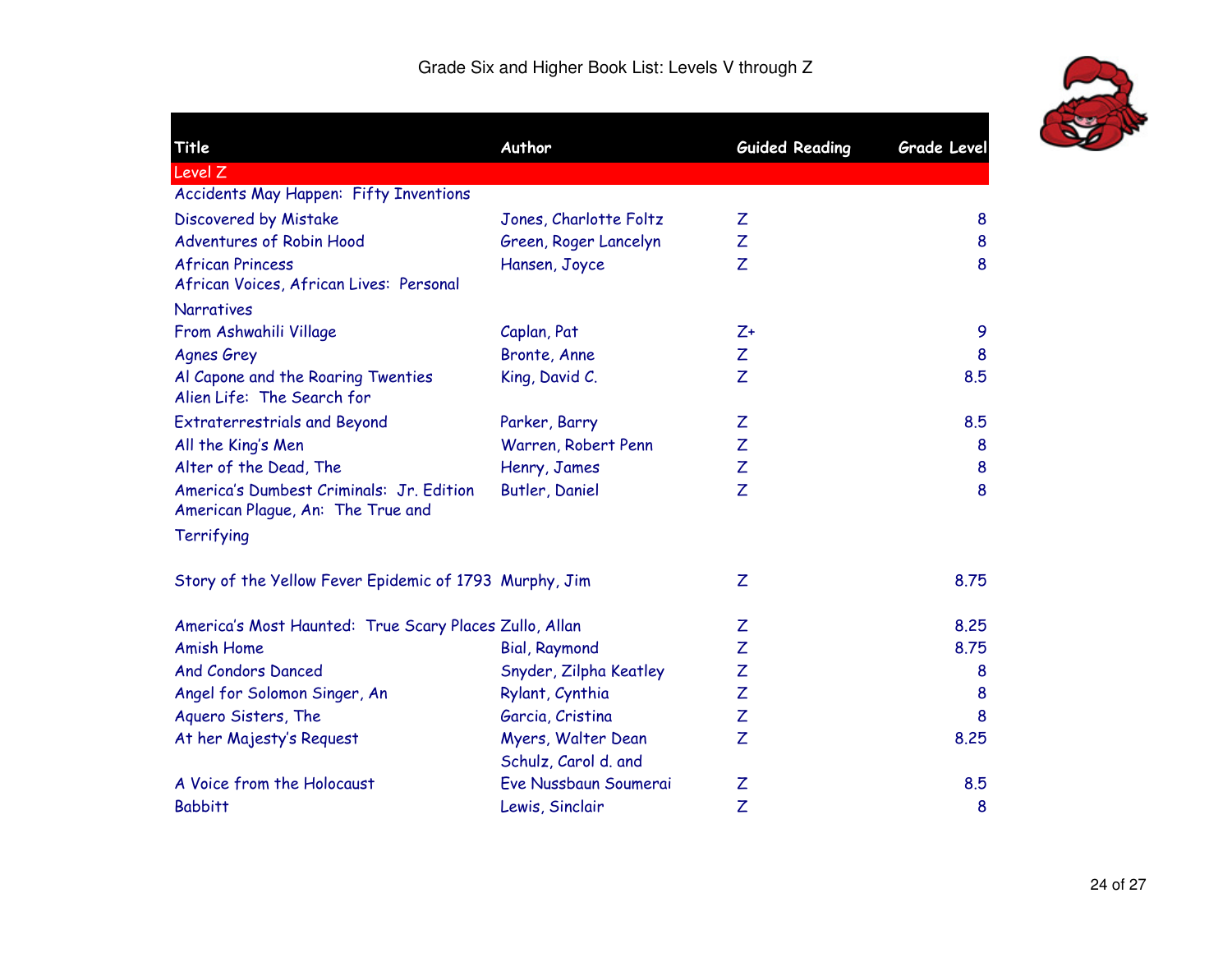

| <b>Title</b>                              | Author             | <b>Guided Reading</b> | Grade Level |
|-------------------------------------------|--------------------|-----------------------|-------------|
| Baby of the Family                        | Ansa, Tina McElroy | Z                     | 8.75        |
| Bad Seed, The                             | March, William     | Z                     | 8           |
| <b>Balls!</b>                             | Rosen, Michael J.  | Z                     | 8           |
| Before their Time: The World of Child     |                    |                       |             |
| Labor*                                    | Parker, David      | Ζ                     | 8.5         |
| <b>Blackhawk Down</b>                     | Bowen, Mark        | Z                     | 8           |
| Boy in the Striped Pajamas, The           | Boyne, John        | Z                     | 8.5         |
| <b>Brian's Winter</b>                     | Paulsen, Gary      | Z                     | 8.5         |
| <b>Burger's Daughter</b>                  | Gordimer, Nadine   | Z                     | 8.5         |
| Call of the Wild                          | London, Jack       | Z                     | 8           |
| Catcher in the Rye, The                   | Salinger, J.D.     | Z                     | 8.5         |
| Crossing, The                             | Paulsen, Gary      | Z                     | 8.75        |
| Cry of the Icemark                        | Hill, Stuart       | Z                     | 8.5         |
| Cure for Dreams, A Novel                  | Gibbons, Kaye      | Z                     | 8           |
| Curious Incident of the Dog in Night Time | Haddon, Mark       | $Z+$                  | 9           |
| Devil in the White City                   | Larson, Erik       | $Z+$                  | 9           |
| Education of a Wandering Man              | L'Amour, Louis     | Z                     | 8.75        |
| Empire of the Sun                         | Ballard, J.G.      | Z                     | 8.25        |
| Go Ask Alice                              | Anonymous          | Z                     | 8           |
| Gone With the Wind                        | Mitchell, Margaret | Z                     | 8.5         |
| Grim Grotto, The                          | Snicket, Lemony    | Z                     | 8.5         |
| House of Sand and Fog, The                | Dubus, Andres      | $Z+$                  | 9           |
| Living up the Street                      | Soto, Gary         | Z                     | 8.5         |
| Lost Garden, The                          | Yep, Laurence      | Ζ                     | 8           |
| Luxe*                                     | Godbersson, Ana    | Z                     | 8.25        |
| Marley & Me                               | Grogan, John       | Z                     | 8           |
| Memoirs of a Geisha                       | Golden, Arthur     | $Z+$                  | 9           |
| Moves Make the Man, The                   | Brooks, Bruce      | Z                     | 8.5         |
|                                           |                    |                       |             |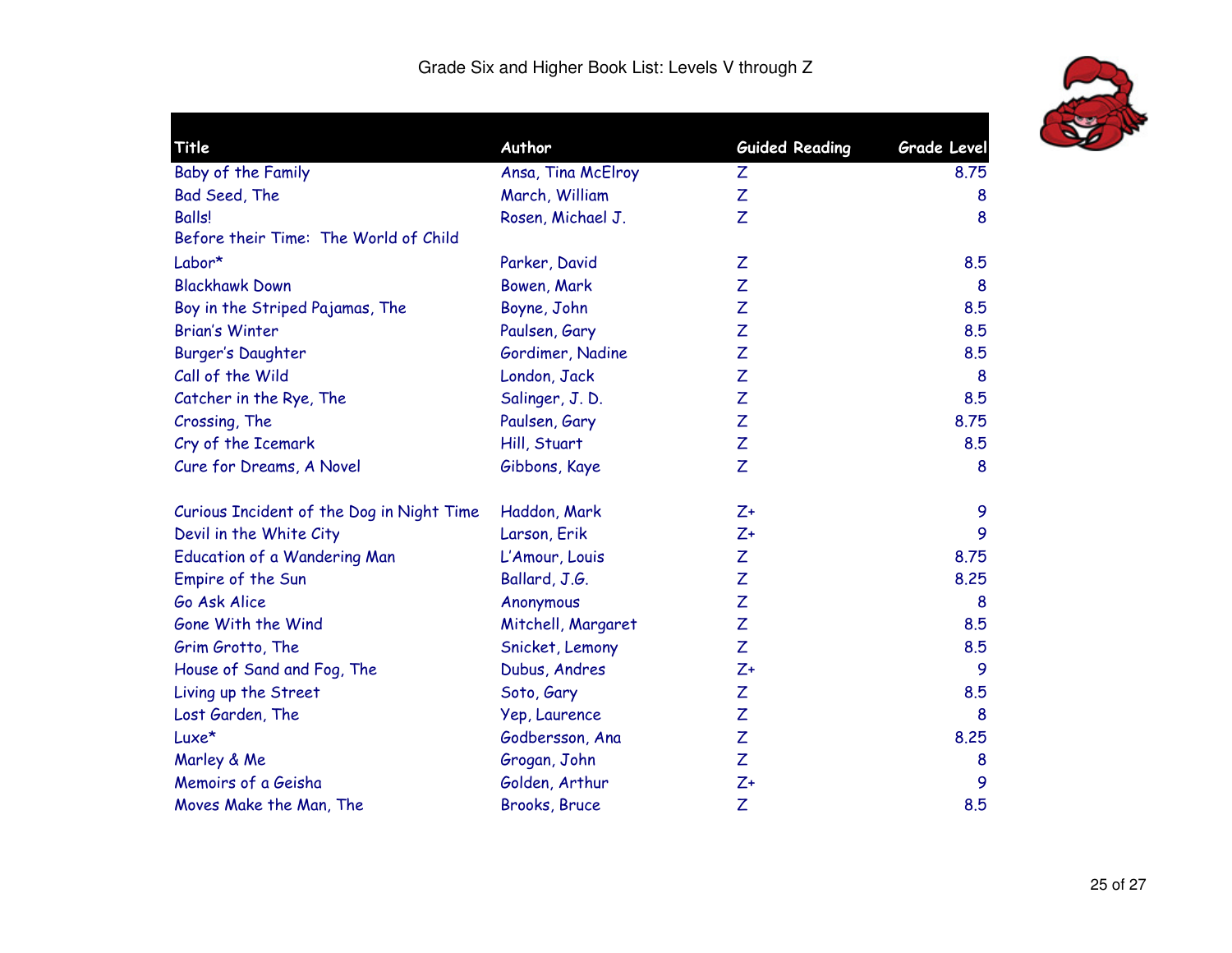

| Title                                    | Author                | <b>Guided Reading</b> | <b>Grade Level</b> |
|------------------------------------------|-----------------------|-----------------------|--------------------|
| My Most Excellent Year: A Novel of Love, |                       |                       |                    |
| Mary Poppins, and Fenway Park*           | Kluger, Steve         | Z                     | 8,25               |
| No Choir Boy: Murder, Violence, and      |                       |                       |                    |
| Teenagers*                               |                       |                       |                    |
| On Death Row                             | Kuklin, Susan         | $Z+$                  | 9                  |
| Not Quite What I Was Planning: Six Word  |                       |                       |                    |
|                                          | Fershleiser, Rachel & |                       |                    |
| <b>Memoirs</b>                           | Smith, Larry          | Z                     | 8                  |
| On Writing: A Memoir of the Craft        | King, Stephen         | Z                     | 8.5                |
| One Flew Over the Cuckoo's Nest          | Kesey, Ken            | Z                     | 8                  |
| Perfect Storm, The                       | Junger, Sebastian     | Z                     | 8.75               |
| Portrait of the Artist as a Young Man, A | Joyce, James          | Z                     | 8.25               |
| Pride and Prejudice                      | Austen, Jane          | Z                     | 8                  |
| Punk Rock Etiquette: The Ultimate How-To |                       |                       |                    |
| Guide for DIY, Punk, Indie, and          |                       |                       |                    |
| Underground Bands*                       | Nichols, Travis       | $Z+$                  | 9                  |
| Race: A History of Black and White*      | Aronson, Marc         | Z                     | 8                  |
| Rascal                                   | North, Sterling       | Z                     | 8.5                |
| Right Stuff, The                         | Wolfe, Tome           | Z                     | 8                  |
| Schindler's List*                        | Keneally, Thomas      | $Z+$                  | 9                  |
| Sisters Hermanas                         | Paulsen, Gary         | $Z+$                  | 9                  |
| Strength of the Strong, The              | London, Jack          | Z                     | 8                  |
| Tale of Two Cities, A                    | Dickens, Charles      | $Z+$                  | 9                  |
| <b>Tiltawhirl John</b>                   | Paulsen, Gary         | $Z+$                  | 9                  |
| Time Machine/The War of the Worlds       | Wells, H.G.           | Z                     | 8                  |
| Up a Road Slowly                         | Hunt, Irene           | Z                     | 8.75               |